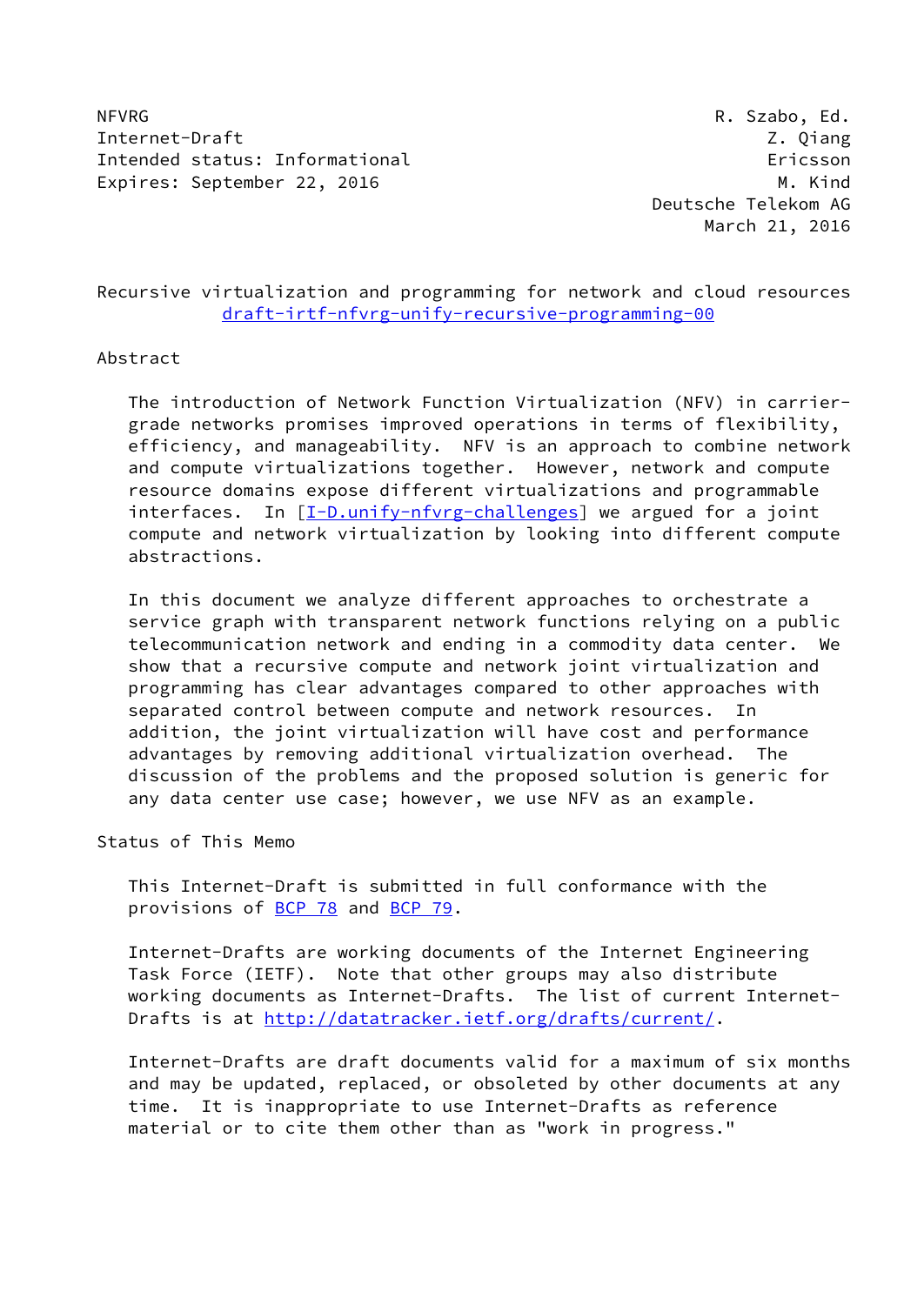<span id="page-1-1"></span>This Internet-Draft will expire on September 22, 2016.

Copyright Notice

 Copyright (c) 2016 IETF Trust and the persons identified as the document authors. All rights reserved.

This document is subject to **[BCP 78](https://datatracker.ietf.org/doc/pdf/bcp78)** and the IETF Trust's Legal Provisions Relating to IETF Documents [\(http://trustee.ietf.org/license-info](http://trustee.ietf.org/license-info)) in effect on the date of publication of this document. Please review these documents carefully, as they describe your rights and restrictions with respect to this document. Code Components extracted from this document must include Simplified BSD License text as described in Section 4.e of the Trust Legal Provisions and are provided without warranty as described in the Simplified BSD License.

Table of Contents

<span id="page-1-0"></span>

|                                               | $\overline{2}$  |
|-----------------------------------------------|-----------------|
| 2.                                            | $\overline{3}$  |
| 3.                                            | $\overline{4}$  |
| 3.1.                                          | $\overline{4}$  |
| $3.1.1.$ Black Box DC with L3 tunnels         | $\overline{5}$  |
| $3.1.2$ . Black Box DC with external steering | 6               |
|                                               | $\underline{8}$ |
|                                               | 9               |
|                                               | 10              |
| 4.1.                                          | 11              |
|                                               | 13              |
| 5.                                            | 24              |
| Policy based resource management<br>5.1.      | 27              |
| 6.                                            | 29              |
| Infrastructure reports<br>6.1.                | 29              |
|                                               | 35              |
| $\overline{1}$ .                              | 37              |
| 8.                                            | 38              |
| 9.                                            | 38              |
| 10.                                           | 38              |
|                                               | 38              |
| Authors' Addresses                            | 39              |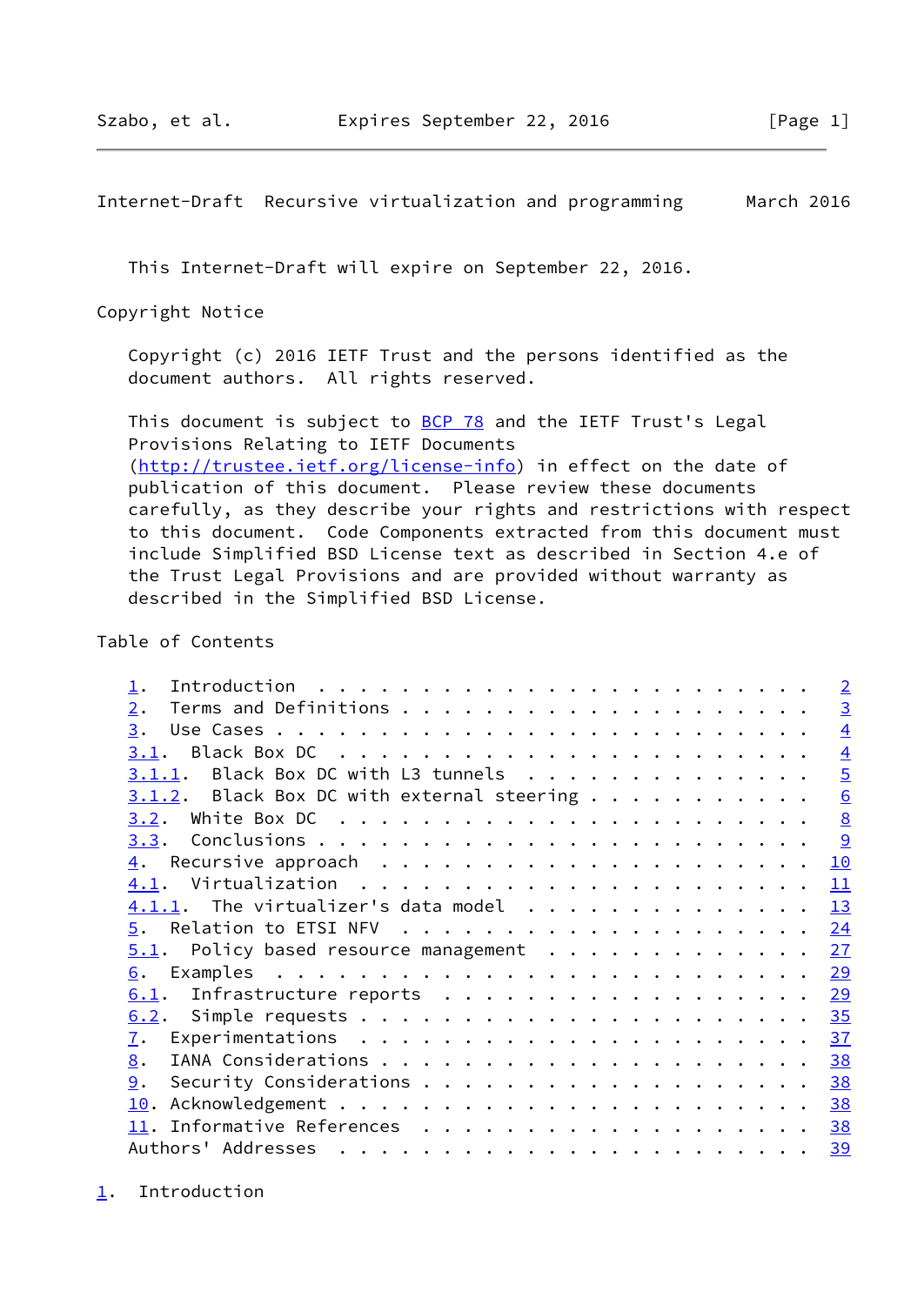To a large degree there is agreement in the research community that rigid network control limits the flexibility of service creation. In [\[I-D.unify-nfvrg-challenges\]](#page-43-0)

Szabo, et al. Expires September 22, 2016 [Page 2]

<span id="page-2-1"></span>Internet-Draft Recursive virtualization and programming March 2016

- o we analyzed different compute domain abstractions to argue that joint compute and network virtualization and programming is needed for efficient combination of these resource domains;
- o we described challenges associated with the combined handling of compute and network resources for a unified production environment.

 Our goal here is to analyze different approaches to instantiate a service graph with transparent network functions into a commodity Data Center (DC). More specifically, we analyze

- o two black box DC set-ups, where the intra-DC network control is limited to some generic compute only control programming interface;
- o a white box DC set-up, where the intra-DC network control is exposed directly to for a DC external control to coordinate forwarding configurations;
- o a recursive approach, which illustrates potential benefits of a joint compute and network virtualization and control.

 The discussion of the problems and the proposed solution is generic for any data center use case; however, we use NFV as an example.

<span id="page-2-0"></span>[2](#page-2-0). Terms and Definitions

We use the terms compute and "compute and storage" interchangeably throughout the document. Moreover, we use the following definitions, as established in [[ETSI-NFV-Arch\]](#page-42-5):

 NFV: Network Function Virtualization - The principle of separating network functions from the hardware they run on by using virtual hardware abstraction.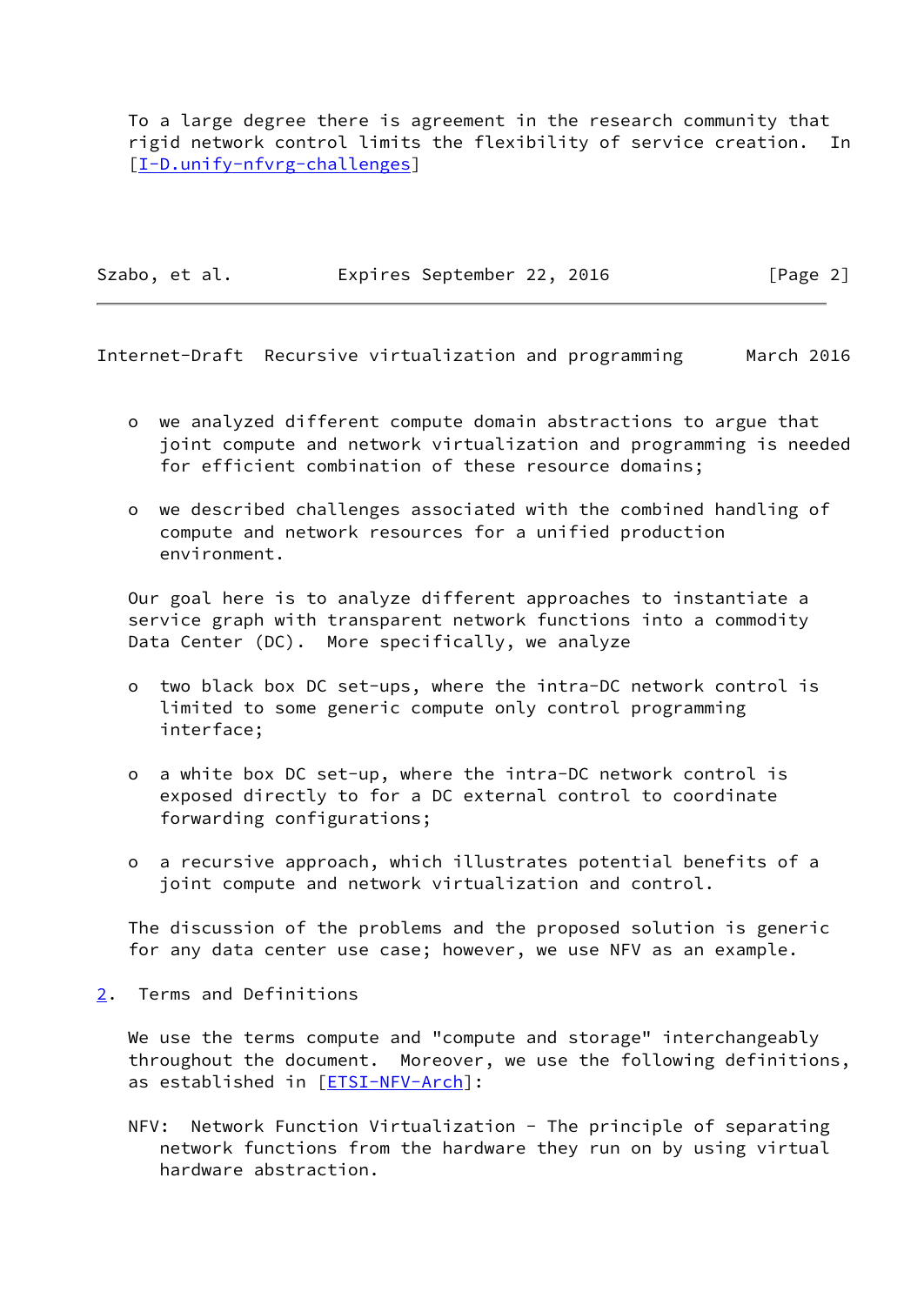- NFVI: NFV Infrastructure Any combination of virtualized compute, storage and network resources.
- VNF: Virtualized Network Function a software-based network function.
- MANO: Management and Orchestration In the ETSI NFV framework [[ETSI-NFV-MANO\]](#page-42-6), this is the global entity responsible for management and orchestration of NFV lifecycle.

Further, we make use of the following terms:

| Szabo, et al. |  | Expires September 22, 2016 |  |  | [Page 3] |
|---------------|--|----------------------------|--|--|----------|
|---------------|--|----------------------------|--|--|----------|

<span id="page-3-1"></span>Internet-Draft Recursive virtualization and programming March 2016

- NF: a network function, either software-based (VNF) or appliance based.
- SW: a (routing/switching) network element with a programmable control plane interface.
- DC: a data center is an interconnection of Compute Nodes (see below) with a data center controller, which offers programmatic resource control interface to its clients.
- CN: a server, which is controlled by a DC control plane and provides execution environment for virtual machine (VM) images such as VNFs.
- <span id="page-3-0"></span>[3](#page-3-0). Use Cases

 Service Function Chaining (SFC) looks into the problem how to deliver end-to-end services through the chain of network functions (NFs). Many of such NFs are envisioned to be transparent to the client, i.e., they intercept the client connection for adding value to the services without the knowledge of the client. However, deploying network function chains in DCs with Virtualized Network Functions (VNFs) are far from trivial [\[I-D.ietf-sfc-dc-use-cases](#page-42-7)]. For example, different exposures of the internals of the DC will imply different dynamisms in operations, different orchestration complexities and may yield for different business cases with regards to infrastructure sharing.

We investigate different scenarios with a simple NF forwarding graph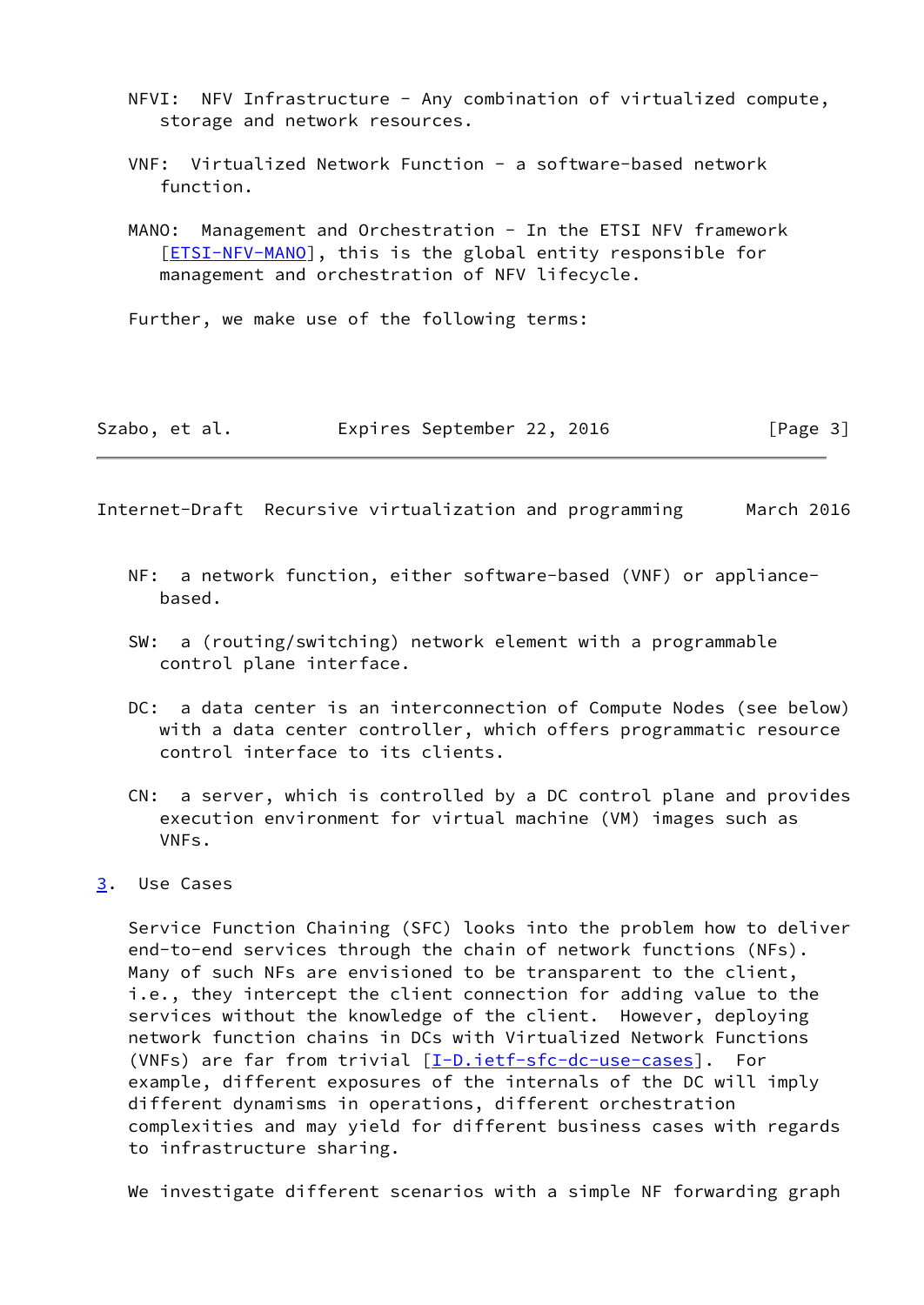of three VNFs (o->VNF1->VNF2->VNF3->o), where all VNFs are deployed within the same DC. We assume that the DC is a multi-tier leaf and spine (CLOS) and that all VNFs of the forwarding graph are bump-in the-wire NFs, i.e., the client cannot explicitly access them.

<span id="page-4-0"></span>[3.1](#page-4-0). Black Box DC

 In Black Bock DC set-ups, we assume that the compute domain is an autonomous domain with legacy (e.g., OpenStack) orchestration APIs. Due to the lack of direct forwarding control within the DC, no native L2 forwarding can be used to insert VNFs running in the DC into the forwarding graph. Instead, explicit tunnels (e.g., VxLAN) must be used, which need termination support within the deployed VNFs. Therefore, VNFs must be aware of the previous and the next hops of the forwarding graph to receive and forward packets accordingly.

Szabo, et al. **Expires September 22, 2016** [Page 4]

<span id="page-4-2"></span>Internet-Draft Recursive virtualization and programming March 2016

<span id="page-4-1"></span>[3.1.1](#page-4-1). Black Box DC with L3 tunnels

 Figure 1 illustrates a set-up where an external VxLAN termination point in the SDN domain is used to forward packets to the first NF (VNF1) of the chain within the DC. VNF1, in turn, is configured to forward packets to the next SF (VNF2) in the chain and so forth with VNF2 and VNF3.

 In this set-up VNFs must be capable of handling L3 tunnels (e.g., VxLAN) and must act as forwarders themselves. Additionally, an operational L3 underlay must be present so that VNFs can address each other.

 Furthermore, VNFs holding chain forwarding information could be untrusted user plane functions from 3rd party developers. Enforcement of proper forwarding is problematic.

 Additionally, compute only orchestration might result in sub-optimal allocation of the VNFs with regards to the forwarding overlay, for example, see back-forth use of a core switch in Figure 1.

In [[I-D.unify-nfvrg-challenges\]](#page-43-0) we also pointed out that within a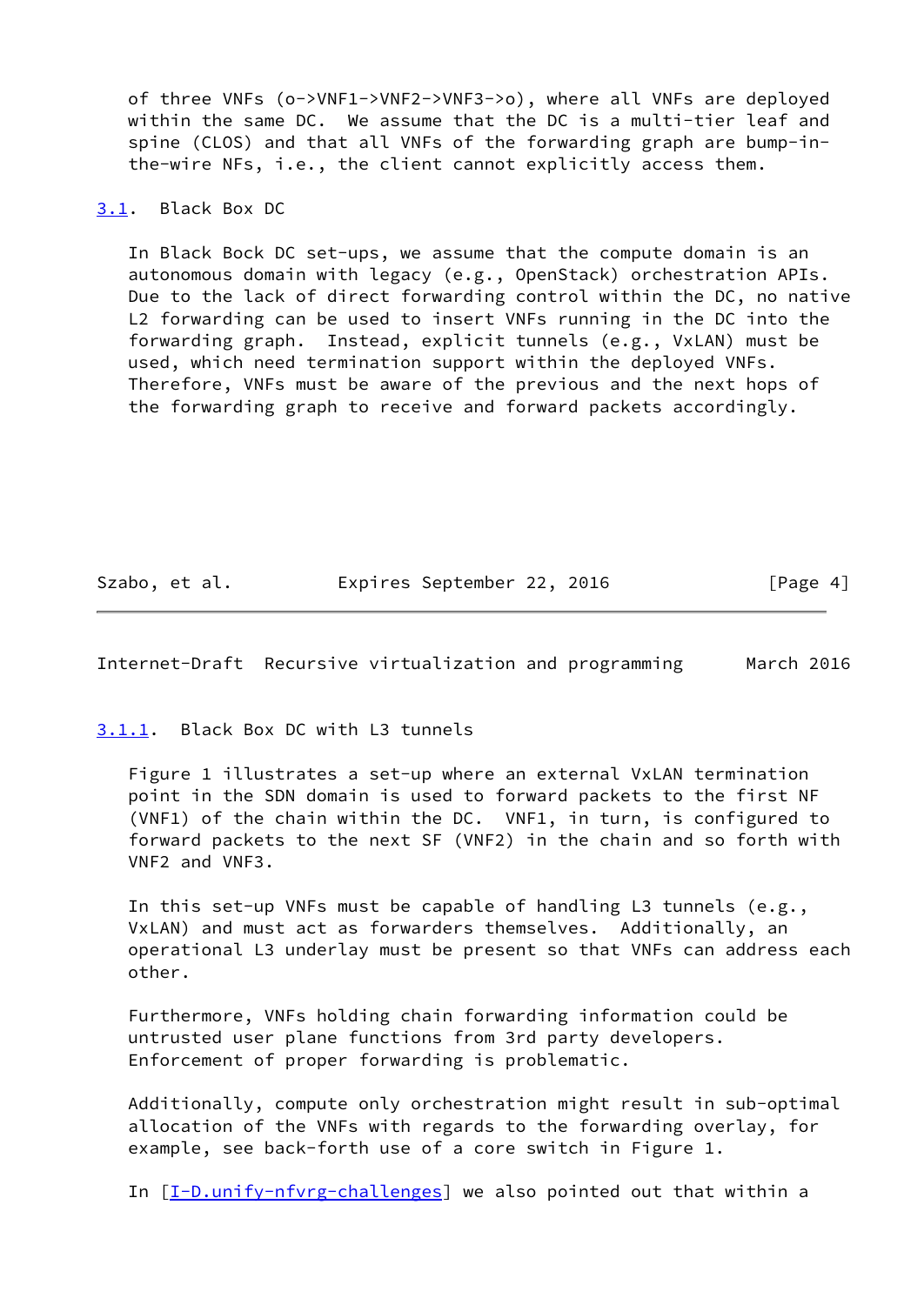single Compute Node (CN) similar VNF placement and overlay optimization problem may reappear in the context of network interface cards and CPU cores.

<span id="page-5-0"></span>

Szabo, et al. **Expires September 22, 2016** [Page 5]

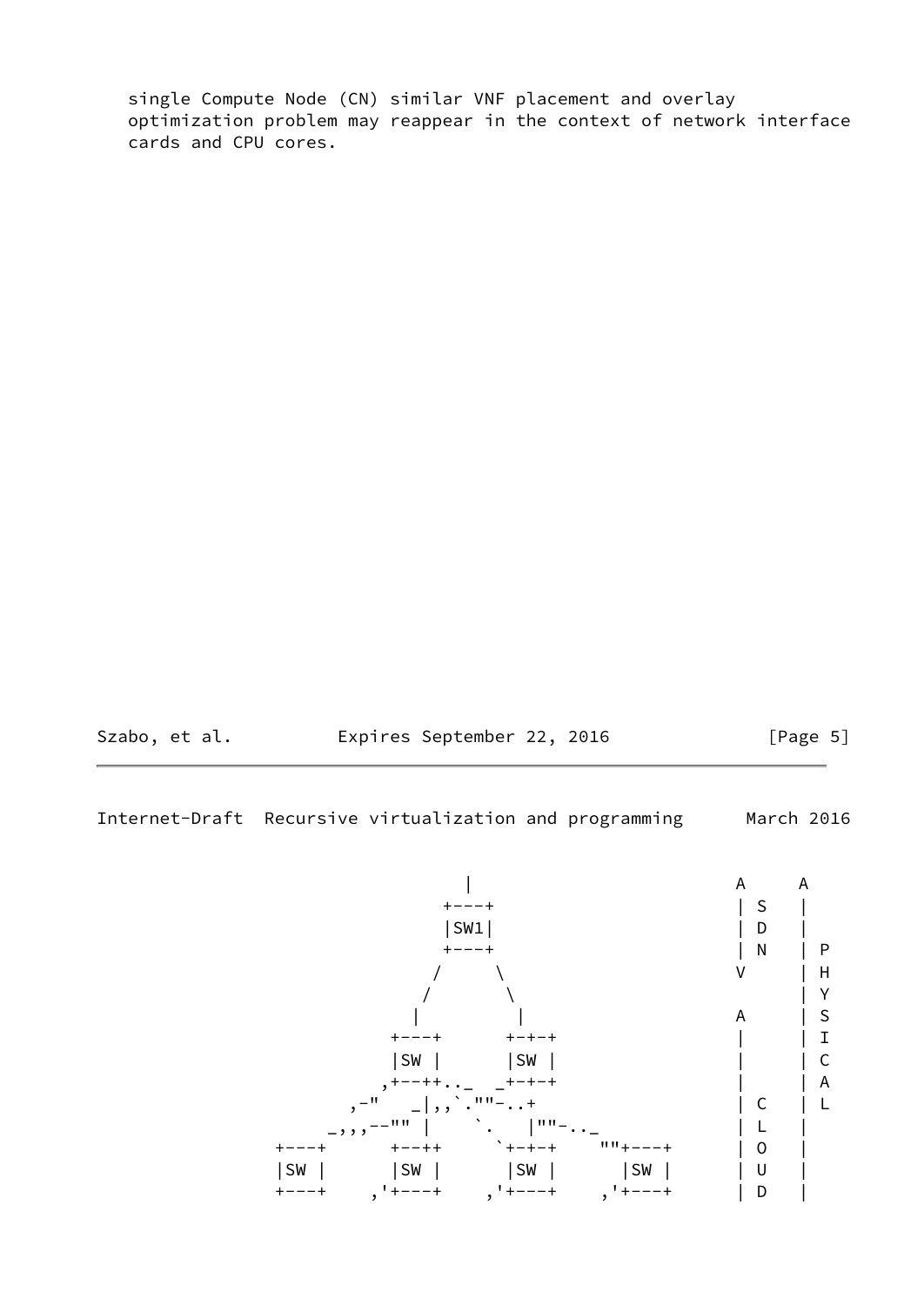

Figure 1: Black Box Data Center with VNF Overlay

<span id="page-6-0"></span>[3.1.2](#page-6-0). Black Box DC with external steering

 Figure 2 illustrates a set-up where an external VxLAN termination point in the SDN domain is used to forward packets among all the SFs (VNF1-VNF3) of the chain within the DC. VNFs in the DC need to be configured to receive and send packets between only the SDN endpoint, hence are not aware of the next hop VNF address. Shall any VNFs need to be relocated, e.g., due to scale in/out as described in [\[I-D.zu-nfvrg-elasticity-vnf](#page-43-2)], the forwarding overlay can be transparently re-configured at the SDN domain.

Szabo, et al. Expires September 22, 2016 [Page 6]

Internet-Draft Recursive virtualization and programming March 2016

 Note however, that traffic between the DC internal SFs (VNF1, VNF2, VNF3) need to exit and re-enter the DC through the external SDN switch. This, certainly, is sub-optimal an results in ping-pong traffic similar to the local and remote DC case discussed in [\[I-D.zu-nfvrg-elasticity-vnf](#page-43-2)].

| A A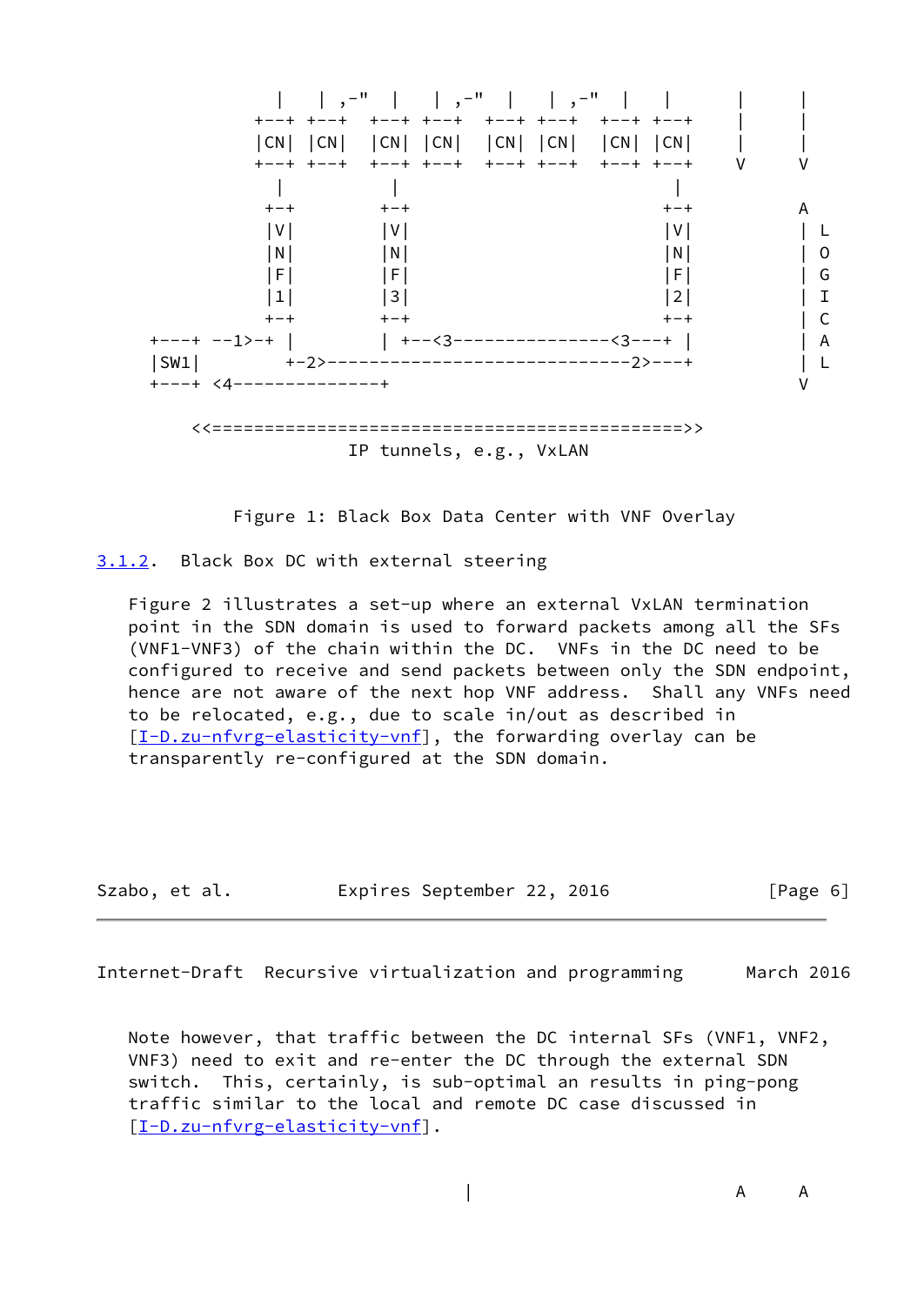



Szabo, et al. **Expires September 22, 2016** [Page 7]

<span id="page-7-1"></span>Internet-Draft Recursive virtualization and programming March 2016

<span id="page-7-0"></span>[3.2](#page-7-0). White Box DC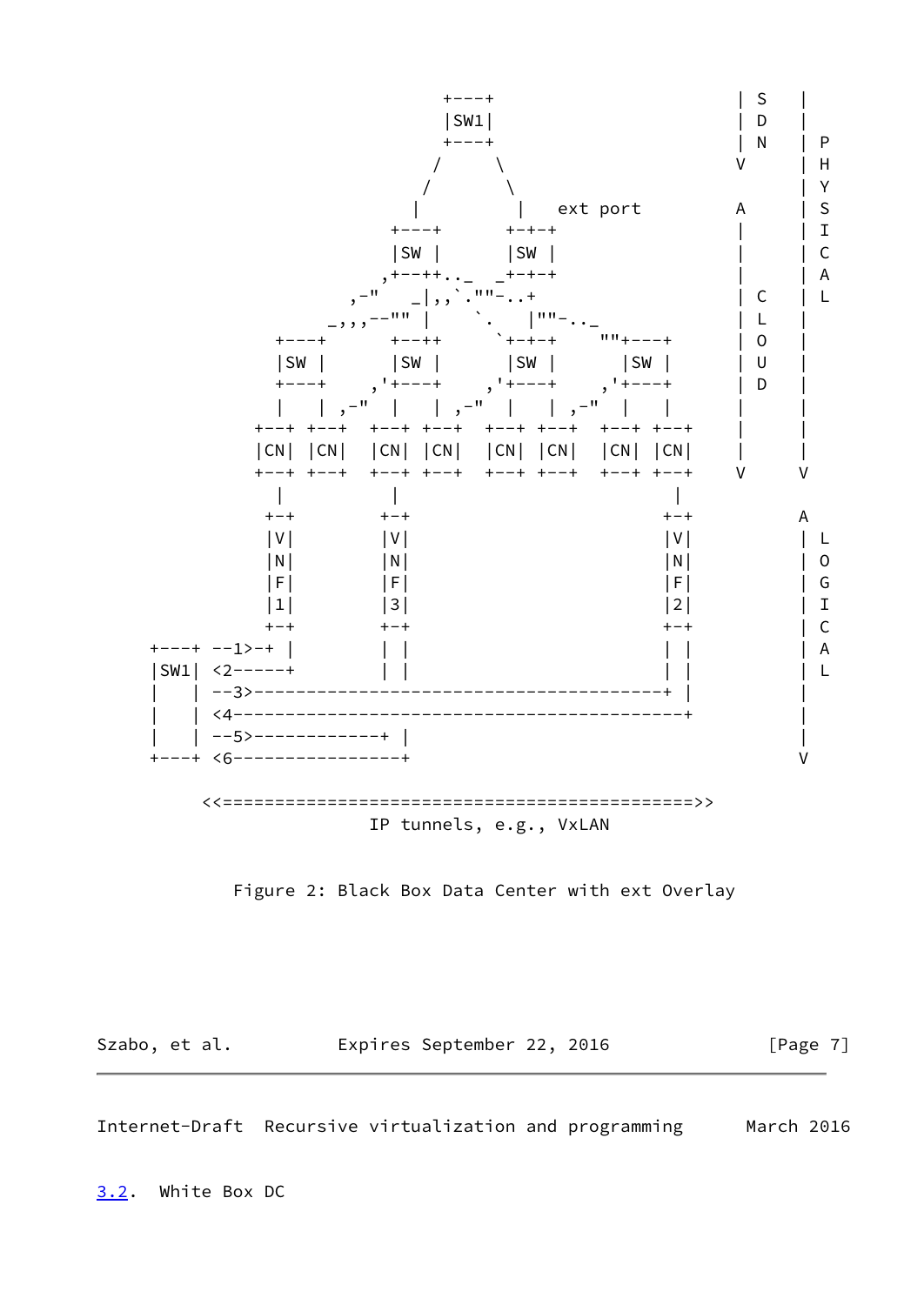Figure 3 illustrates a set-up where the internal network of the DC is exposed in full details through an SDN Controller for steering control. We assume that native L2 forwarding can be applied all through the DC until the VNFs' port, hence IP tunneling and tunnel termination at the VNFs are not needed. Therefore, VNFs need not be forwarding graph aware but transparently receive and forward packets. However, the implications are that the network control of the DC must be handed over to an external forwarding controller (see that the SDN domain and the DC domain overlaps in Figure 3). This most probably prohibits clear operational separation or separate ownerships of the two domains.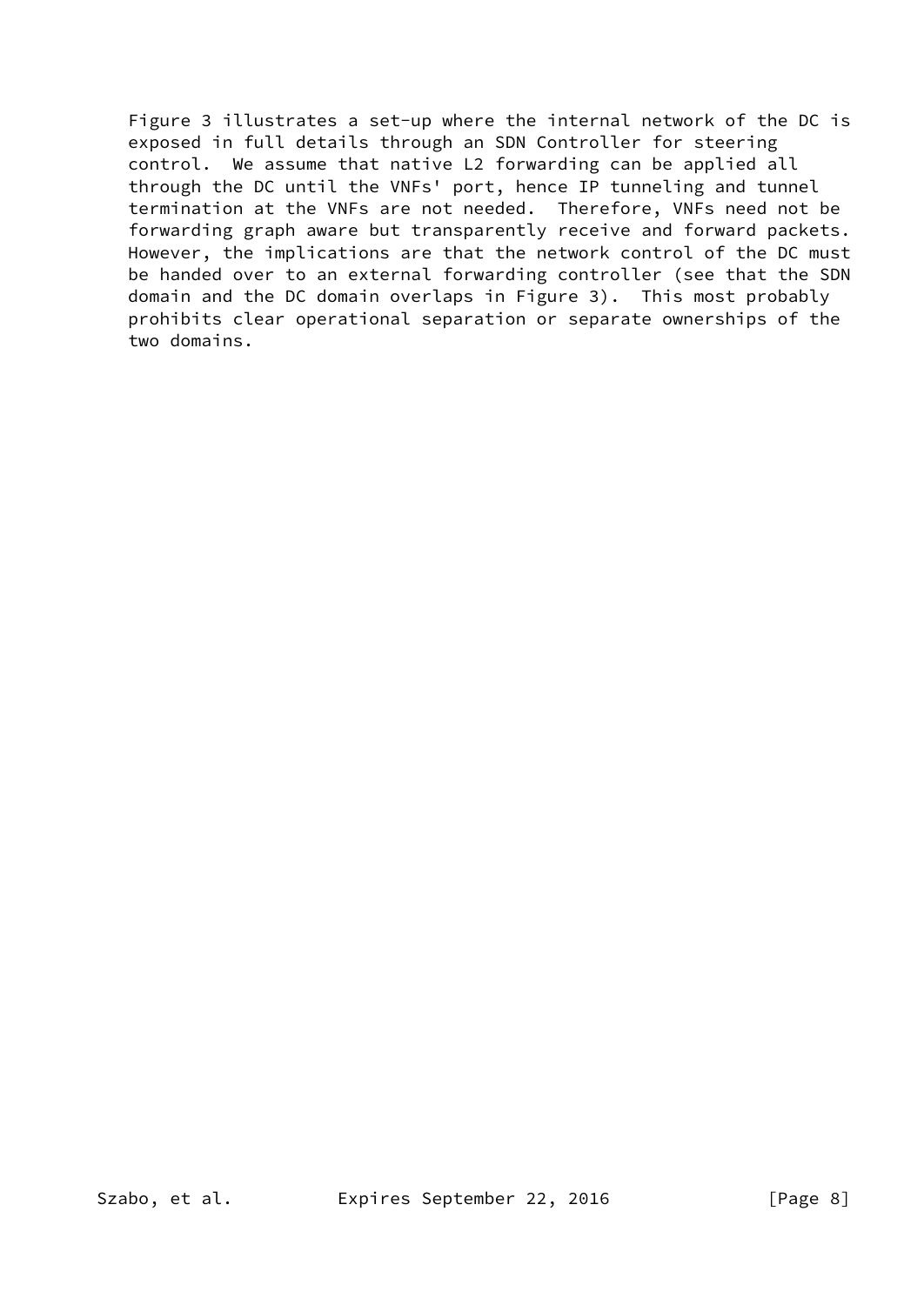<span id="page-9-1"></span>

L2 overlay

Figure 3: White Box Data Center with L2 Overlay

## <span id="page-9-0"></span>[3.3](#page-9-0). Conclusions

 We have shown that the different solutions imply different operation and management actions. From network operations point of view, it is not desirable to run and manage similar functions several times (L3 blackbox DC case) - especially if the networking overlay can be easily managed upfront by using a programmatic interface, like with the external steering in black and whitebox DC scenarios.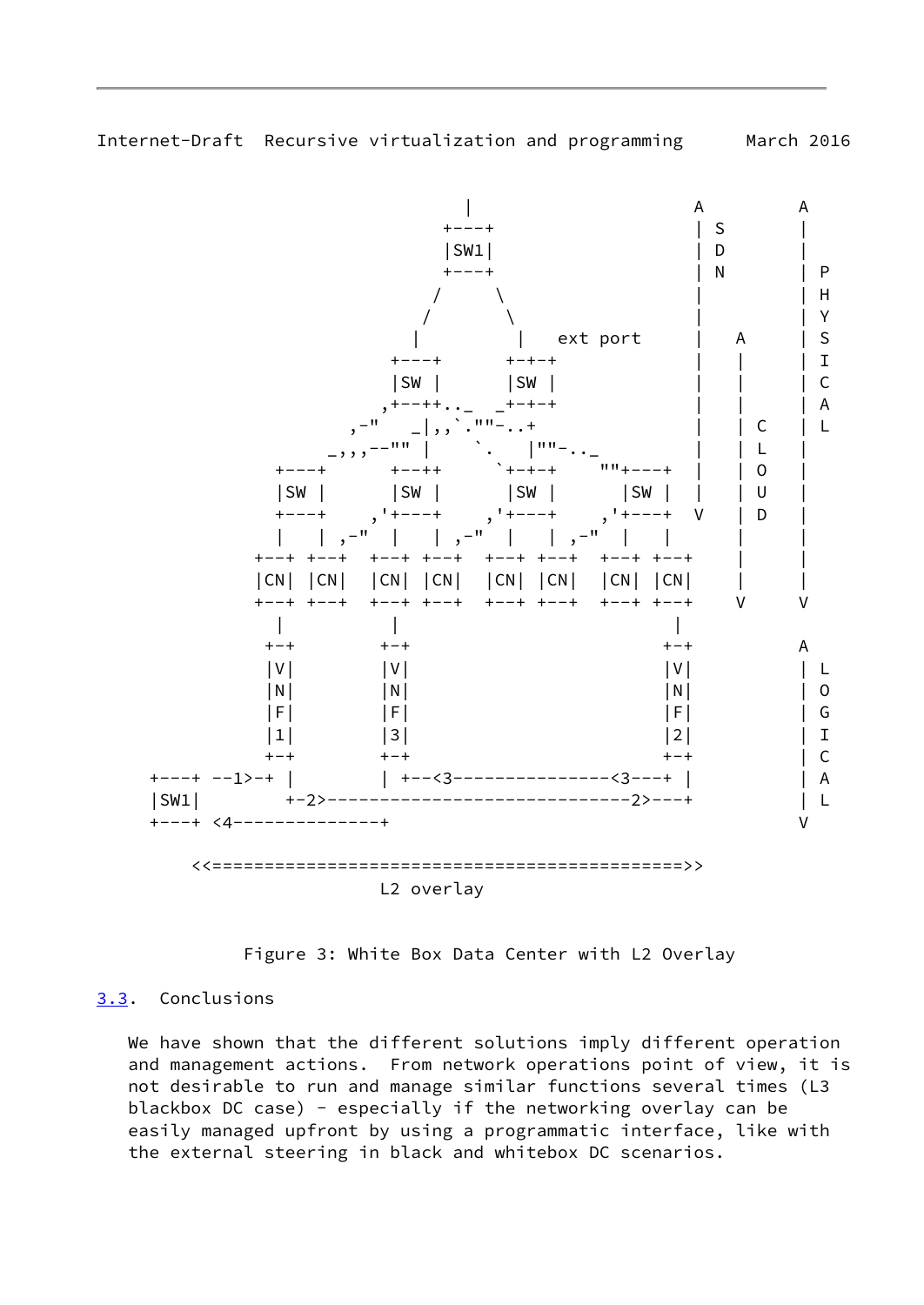### <span id="page-10-1"></span><span id="page-10-0"></span>[4](#page-10-0). Recursive approach

We argued in  $[I-D.unify-nfvrg-challenges]$  and [\[I-D.caszpe-nfvrg-orchestration-challenges](#page-42-8)] for a joint software and network programming interface. Consider that such joint software and network abstraction (virtualization) exists around the DC with a corresponding resource programmatic interface. A software and network programming interface could include VNF requests and the definition of the corresponding network overlay. However, such programming interface is similar to the top level services definition, for example, by the means of a VNF Forwarding Graph.

 Figure 4 illustrates a joint domain virtualization and programming setup. In Figure 4 "[x]" denotes ports of the virtualized data plane while "x" denotes port created dynamically as part of the VNF deployment request. Over the joint software and network virtualization VNF placement and the corresponding traffic steering could be defined in an atomic, which is orchestrated, split and handled to the next levels (see Figure 5) in the hierarchy for further orchestration. Such setup allows clear operational separation, arbitrary domain virtualization (e.g., topology details could be omitted) and constraint based optimization of domain wide resources.

|              | $---[x]$                      | A<br>---- |
|--------------|-------------------------------|-----------|
| Domain 0     |                               | 0         |
|              | $------[x]$                   |           |
|              |                               | Е         |
| Big Switch   |                               | R         |
| with         | BiS-BiS                       | A         |
| Big Software | +-->-+ +-->-+                 | R         |
| $(BiS-BiS)$  |                               |           |
|              | +--x-x----x-x----x-x---       | Н         |
|              |                               |           |
|              | $+ - +$<br>$+ - +$<br>$+ - +$ | N         |
|              | V  <br>$\vee$<br> V           | G.<br>V   |
|              | $\mathsf{N}$<br>N<br>N        | N         |
|              | F <br>F<br>F                  | F         |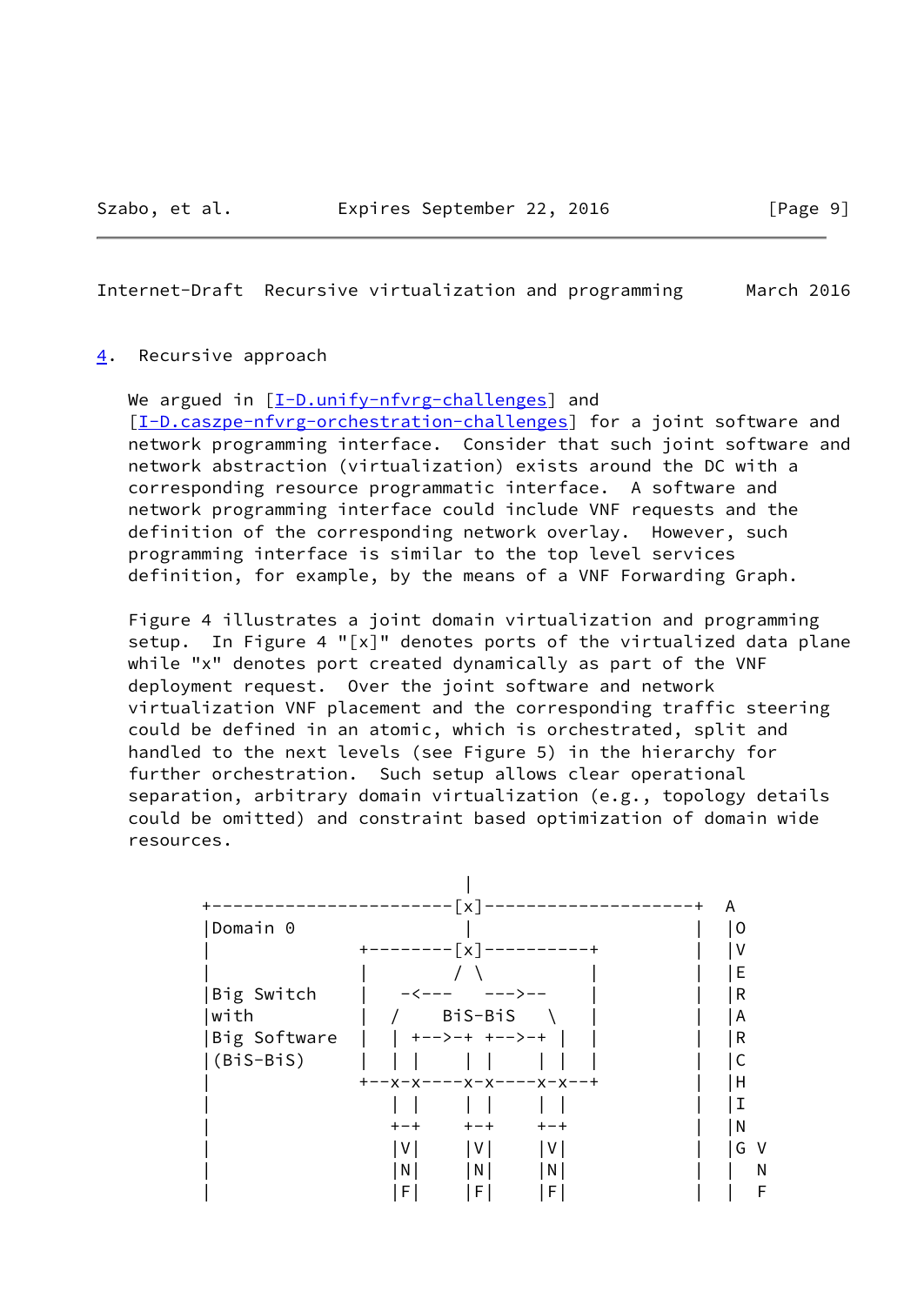

 Figure 4: Recursive Domain Virtualization and Joint VNF FG programming: Overarching View

<span id="page-11-1"></span>

| Szabo, et al. |  | Expires September 22, 2016 |  |  | [Page 10] |  |
|---------------|--|----------------------------|--|--|-----------|--|
|---------------|--|----------------------------|--|--|-----------|--|

| Domain 1            |                                               | N<br>F         |
|---------------------|-----------------------------------------------|----------------|
| Big Switch (BS)     |                                               |                |
|                     |                                               | F              |
|                     |                                               | G              |
|                     | ---------[x]--------[x]-------                | V <sub>1</sub> |
|                     |                                               |                |
|                     |                                               | A              |
| Domain <sub>2</sub> |                                               |                |
|                     |                                               |                |
|                     | +----[x]--------[x]----+                      | V              |
| Big Switch          | / BiS-BiS                                     | N              |
| with                |                                               | F              |
| Big Software        | │ +-->-+ +-->-+                               |                |
| (BiS-BiS)           |                                               | F              |
|                     |                                               | G              |
|                     | +-<br>$+ - +$                                 | 2              |
|                     | l V l<br>I V I<br>IV.                         |                |
|                     | $\lfloor N \rfloor$<br> N <br>$\vert N \vert$ |                |
|                     | l F I<br>F <br>IF.                            |                |
|                     | 1 <sub>1</sub><br>$\vert 2 \vert$<br> 3       |                |
|                     | $+ - +$<br>$+ - +$<br>$+ - +$                 |                |

<span id="page-11-0"></span>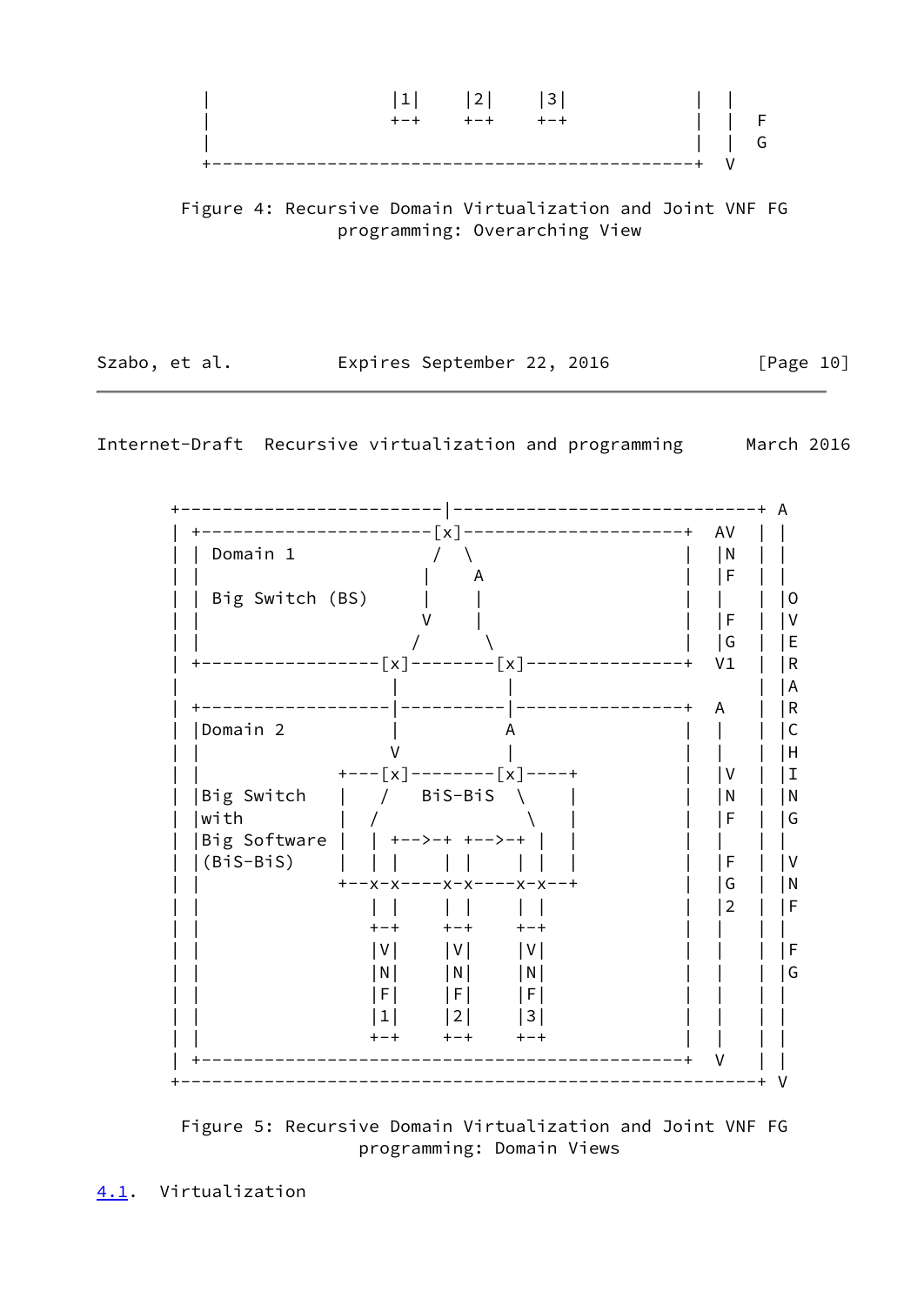Let us first define the joint software and network abstraction (virtualization) as a Big Switch with Big Software (BiS-BiS). A BiS- BiS is a node abstraction, which incorporates both software and networking resources with an associated joint software and network control API (see Figure 6).

Szabo, et al. **Expires September 22, 2016** [Page 11]

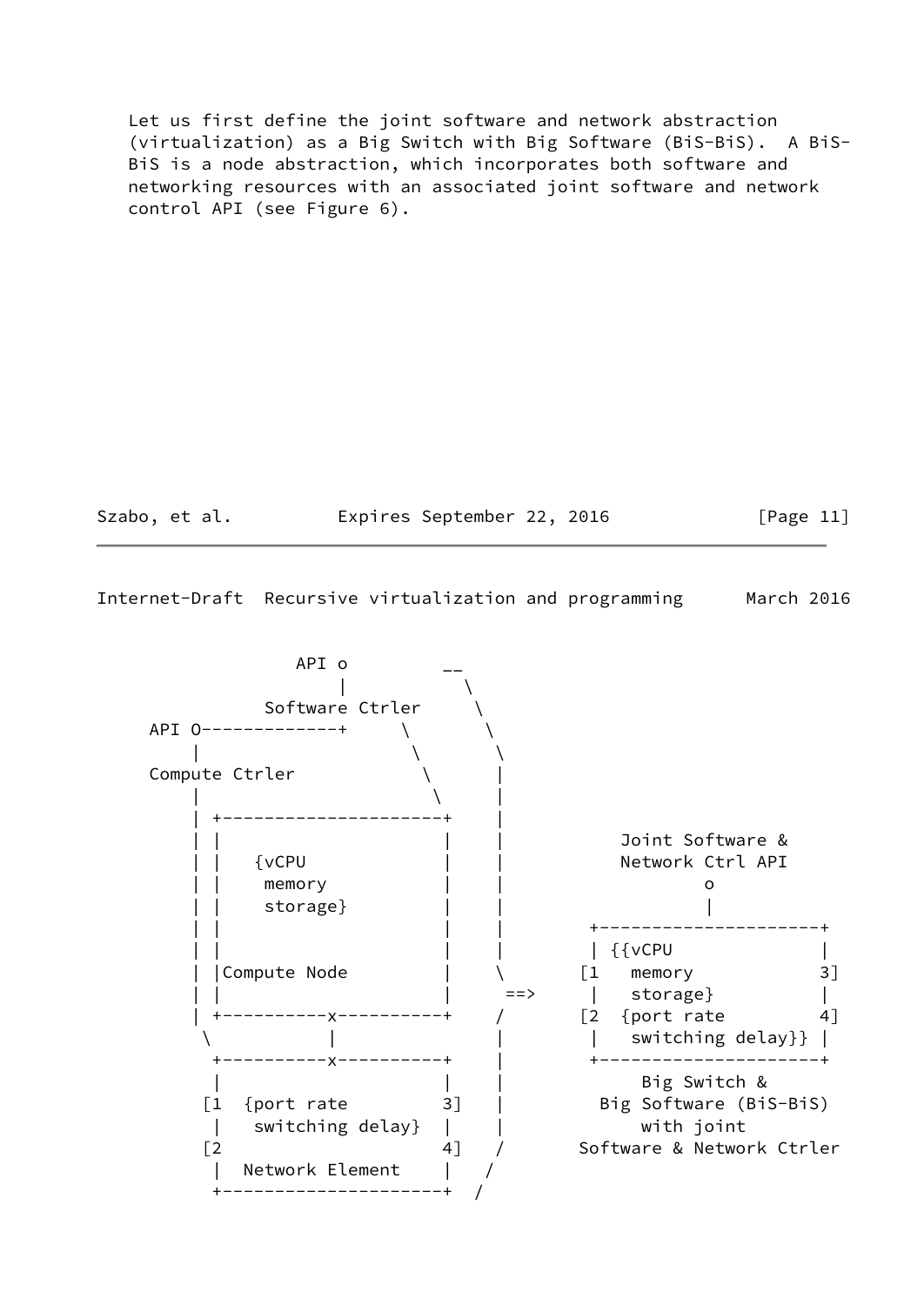Figure 6: Big Switch with Big Software definition

 The configuration over a BiS-BiS allows the atomic definition of NF placements and the corresponding forwarding overlay as a Network Function - Forwarding Graph (NF-FG). The embedment of NFs into a BiS-BiS allows the inclusion of NF ports into the forwarding overlay definition (see ports a, b,  $\dots$ , f in Figure 7). Ports  $1, 2, \dots$ , 4 are seen as infrastructure ports while NF ports are created and destroyed with NF placements.

<span id="page-13-0"></span>Szabo, et al. Expires September 22, 2016 [Page 12]

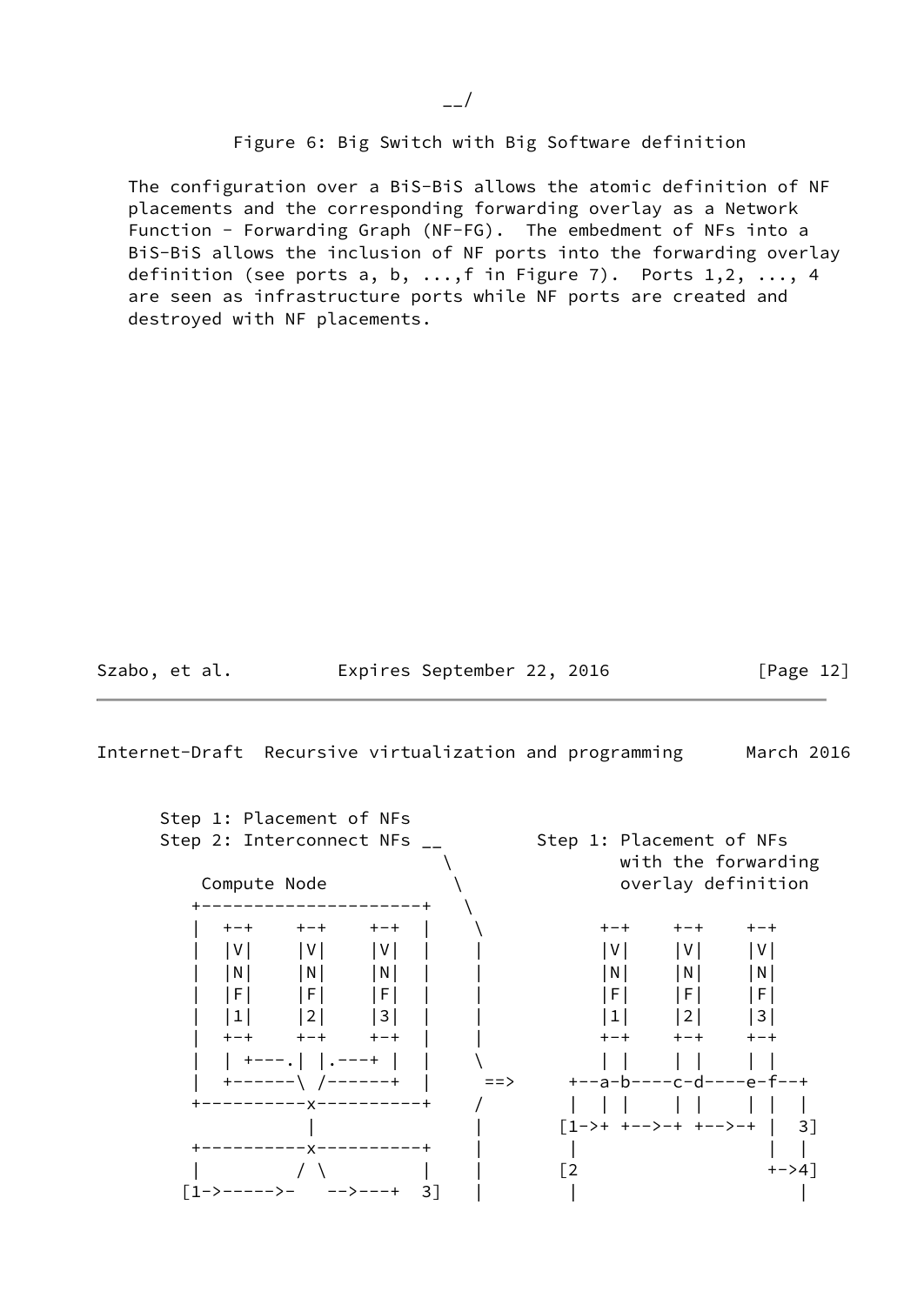

 Figure 7: Big Switch with Big Software definition with a Network Function - Forwarding Graph (NF-FG)

<span id="page-14-0"></span>[4.1.1](#page-14-0). The virtualizer's data model

<span id="page-14-1"></span>[4.1.1.1](#page-14-1). Tree view

|                         | string                                                                                                            |                                                                                                       |                                       |
|-------------------------|-------------------------------------------------------------------------------------------------------------------|-------------------------------------------------------------------------------------------------------|---------------------------------------|
|                         | string                                                                                                            |                                                                                                       |                                       |
|                         |                                                                                                                   |                                                                                                       |                                       |
|                         |                                                                                                                   |                                                                                                       |                                       |
|                         |                                                                                                                   | string                                                                                                |                                       |
|                         |                                                                                                                   | string                                                                                                |                                       |
|                         |                                                                                                                   | string                                                                                                |                                       |
|                         |                                                                                                                   |                                                                                                       |                                       |
|                         |                                                                                                                   |                                                                                                       |                                       |
|                         |                                                                                                                   |                                                                                                       | string                                |
|                         |                                                                                                                   |                                                                                                       | string                                |
|                         |                                                                                                                   |                                                                                                       | string                                |
|                         |                                                                                                                   |                                                                                                       | string                                |
|                         |                                                                                                                   |                                                                                                       | string                                |
|                         |                                                                                                                   |                                                                                                       |                                       |
| +--rw id<br>+--rw nodes | module: virtualizer<br>+--rw virtualizer<br>+--rw name?<br>+--rw id<br>$+--rw$ name?<br>+--rw type<br>+--rw ports | +--rw node* [id]<br>$+--rw$ port* [id]<br>+--rw id<br>$+--rw$ name?<br>$+--rw$ sap?<br>+--rw sap_data | +--rw port_type?<br>+--rw capability? |

Szabo, et al. **Expires September 22, 2016** [Page 13]

Internet-Draft Recursive virtualization and programming March 2016

+--rw technology? string | | | +--rw resources | | | +--rw delay? string | | | +--rw bandwidth? string | | +--rw cost? string | | +--rw control |  $+-rw$  controller? string | | | +--rw orchestrator? string | | +--rw addresses | | | +--rw l2? string | | | +--rw l3\* [id]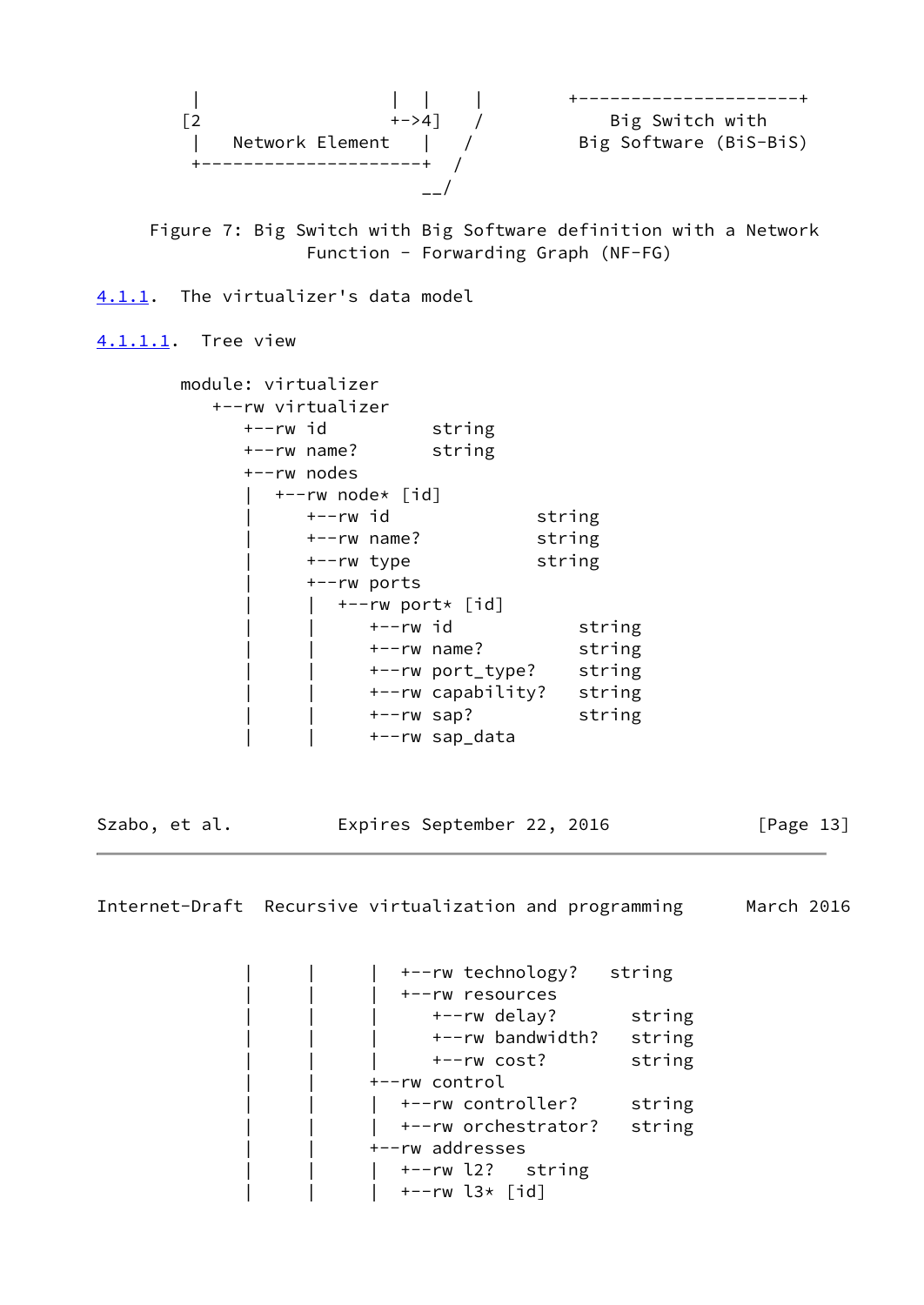+--rw id string | | | | +--rw name? string | +--rw configure? string | | | | +--rw client? string |  $+-rw$  requested? string | +--rw provided? string | +--rw l4? string | | +--rw metadata\* [key] +--rw key string | | +--rw value? string | +--rw links | | +--rw link\* [id] +--rw id string | | +--rw name? string  $+--rw$  src?  $->$  $+--rw$  dst?  $->>$  | | +--rw resources | | +--rw delay? string +--rw bandwidth? string | | +--rw cost? string | +--rw resources | | +--rw cpu string | | +--rw mem string | | +--rw storage string | | +--rw cost? string | +--rw metadata\* [key] | | +--rw key string |  $+-rw$  value? string | +--rw NF\_instances | | +--rw node\* [id] +--rw id string | | +--rw name? string | | +--rw type? string | | +--rw ports  $|$  +--rw port\* [id] +--rw id string | | | +--rw name? string

Szabo, et al. **Expires September 22, 2016** [Page 14]

Internet-Draft Recursive virtualization and programming March 2016

 | | | +--rw port\_type? string +--rw capability? string | | | +--rw sap? string | | | +--rw sap\_data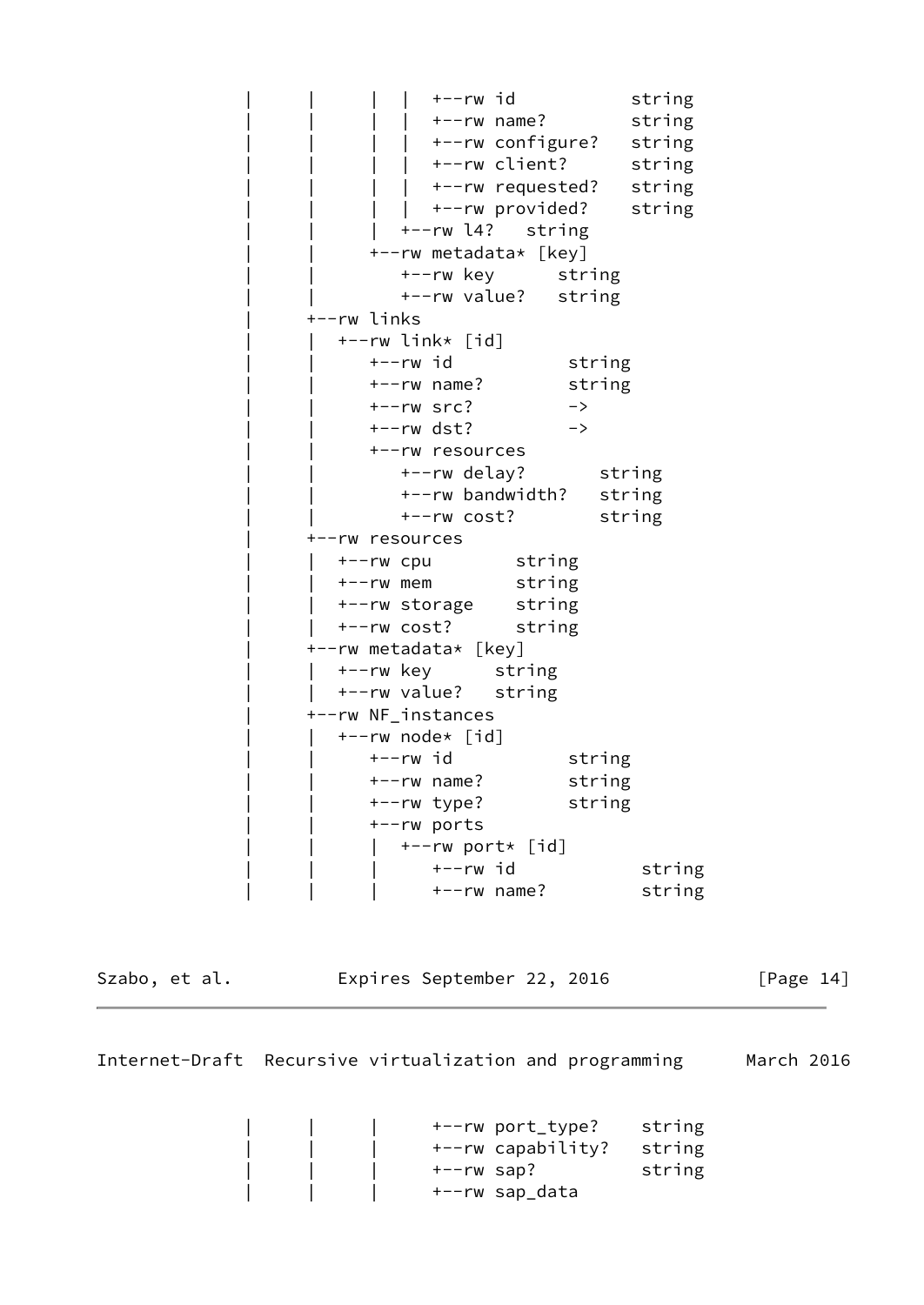| | | | +--rw technology? string | | | | +--rw resources | | | | +--rw delay? string | | | | +--rw bandwidth? string | | | | +--rw cost? string | | | +--rw control +--rw controller? string +--rw orchestrator? string | | | +--rw addresses +--rw l2? string  $+--rw$  l3\* [id]  $|$  +--rw id string | | | | | +--rw name? string | | | | | +--rw configure? string | | | | | +--rw client? string  $|$  +--rw requested? string  $|$  +--rw provided? string | | | | +--rw l4? string +--rw metadata\* [key] | | | +--rw key string | | | +--rw value? string | | +--rw links  $+--rw$  link\*  $\lceil id \rceil$ +--rw id string | | | +--rw name? string  $+--rw$  src?  $->$  | | | +--rw dst? -> | | | +--rw resources | | | +--rw delay? string +--rw bandwidth? string | | | +--rw cost? string | | +--rw resources | | | +--rw cpu string | | | +--rw mem string | | | +--rw storage string | | | +--rw cost? string | | +--rw metadata\* [key] | | +--rw key string | | +--rw value? string | +--rw capabilities | | +--rw supported\_NFs | | +--rw node\* [id] +--rw id string | | +--rw name? string

Szabo, et al. **Expires September 22, 2016** [Page 15]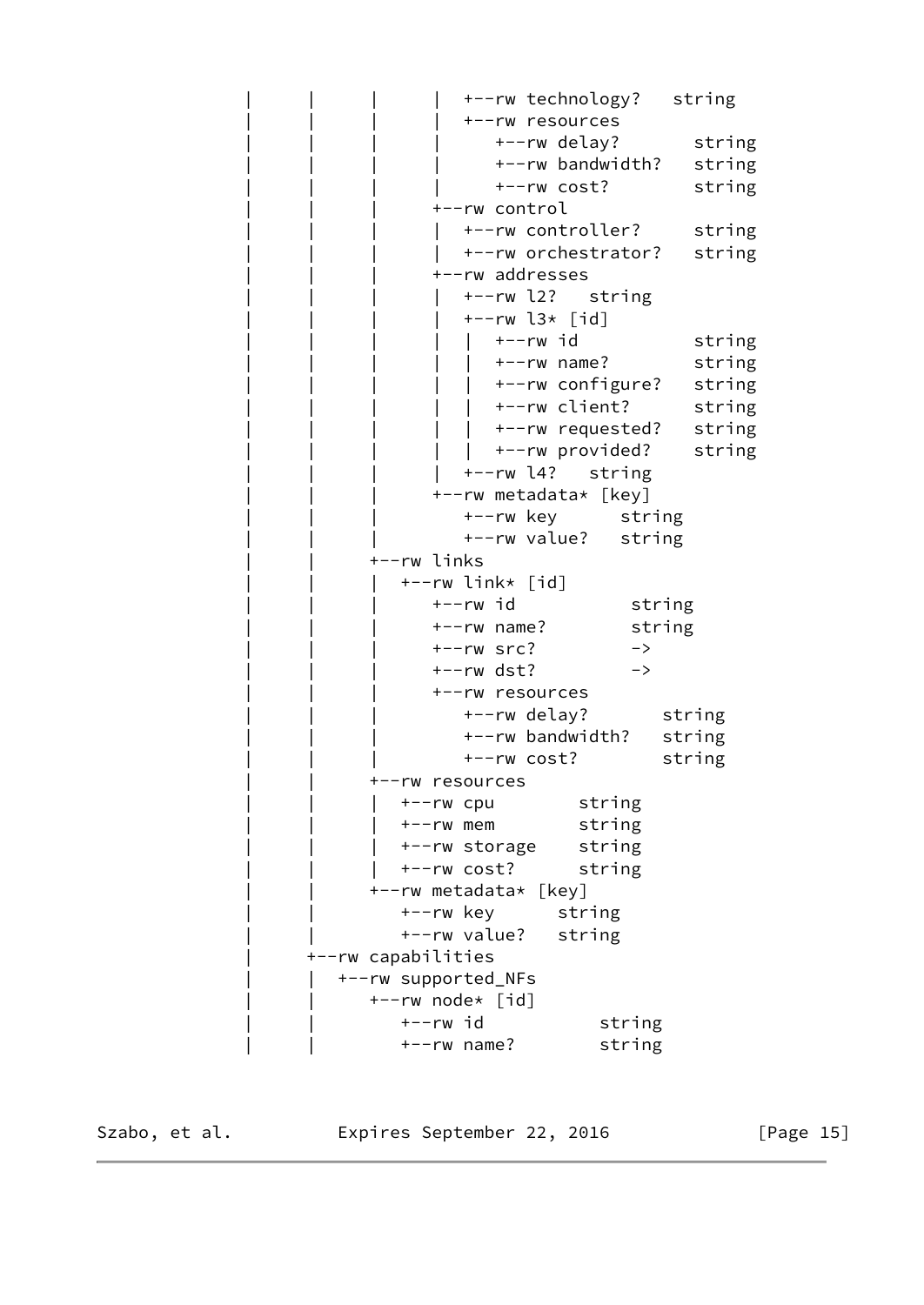| | +--rw type? string | | +--rw ports  $+--rw$  port\* [id] +--rw id string | | | +--rw name? string | | | +--rw port\_type? string +--rw capability? string | | | +--rw sap? string | | | +--rw sap\_data | | | | +--rw technology? string | | | | +--rw resources +--rw delay? string +--rw bandwidth? string +--rw cost? string | | | +--rw control +--rw controller? string +--rw orchestrator? string | | | +--rw addresses | | | | +--rw l2? string  $+--rw$  l3\* [id] +--rw id string | | | | | +--rw name? string | +--rw configure? string | +--rw client? string |  $+-rw$  requested? string +--rw provided? string | | | | +--rw l4? string | | | +--rw metadata\* [key] +--rw key string | | | +--rw value? string | | +--rw links  $+--rw$  link $*$  [id] +--rw id string | | | +--rw name? string  $+--rw$  src?  $->$  | | | +--rw dst? -> | | | +--rw resources | | | +--rw delay? string | | | +--rw bandwidth? string | | | +--rw cost? string | | +--rw resources | | | +--rw cpu string | | | +--rw mem string | | | +--rw storage string | | | +--rw cost? string | | +--rw metadata\* [key] | | +--rw key string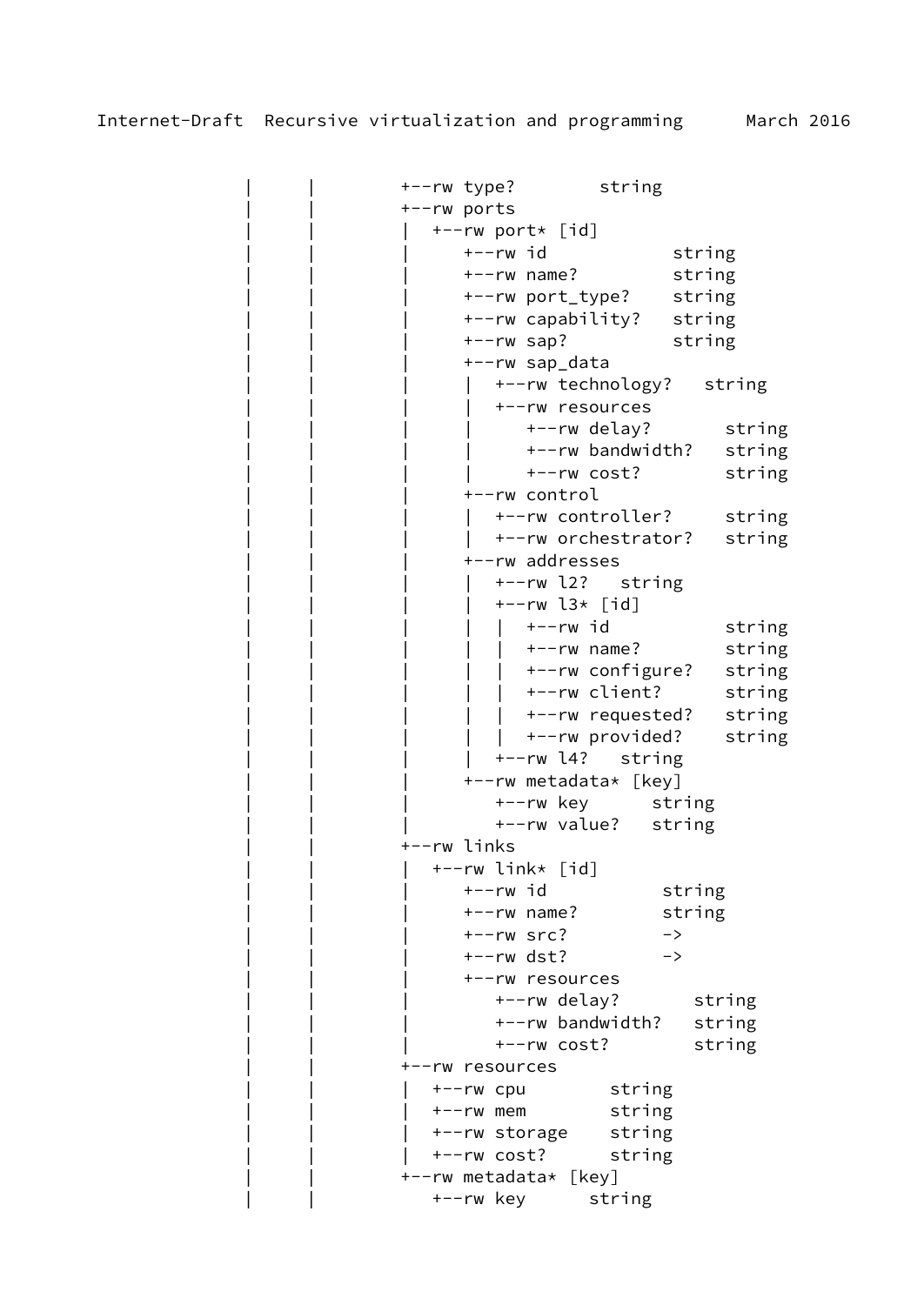| Szabo, et al. | Expires September 22, 2016 |  |  |  | [Page 16] |
|---------------|----------------------------|--|--|--|-----------|
|---------------|----------------------------|--|--|--|-----------|

```
 | +--rw flowtable
         | +--rw flowentry* [id]
           | +--rw id string
           | +--rw name? string
           | +--rw priority? string
          +--rw port -> | +--rw match string
           | +--rw action string
          +--rw out? -> | +--rw resources
              | +--rw delay? string
              | +--rw bandwidth? string
              | +--rw cost? string
 +--rw links
   | +--rw link* [id]
      | +--rw id string
      | +--rw name? string
     +--rw src? ->+--rw dst? -> | +--rw resources
         | +--rw delay? string
         | +--rw bandwidth? string
         | +--rw cost? string
 +--rw metadata* [key]
   | +--rw key string
   | +--rw value? string
 +--rw version? string
```
Figure 8: Virtualizer's YANG data model: tree view

<span id="page-18-0"></span>[4.1.1.2](#page-18-0). YANG Module

```
<CODE BEGINS> file "virtualizer.yang"
module virtualizer {
   namespace "urn:unify:virtualizer";
   prefix "virtualizer";
   organization "ETH";
   contact "Robert Szabo <robert.szabo@ericsson.com>";
   revision "2016-02-24" {
```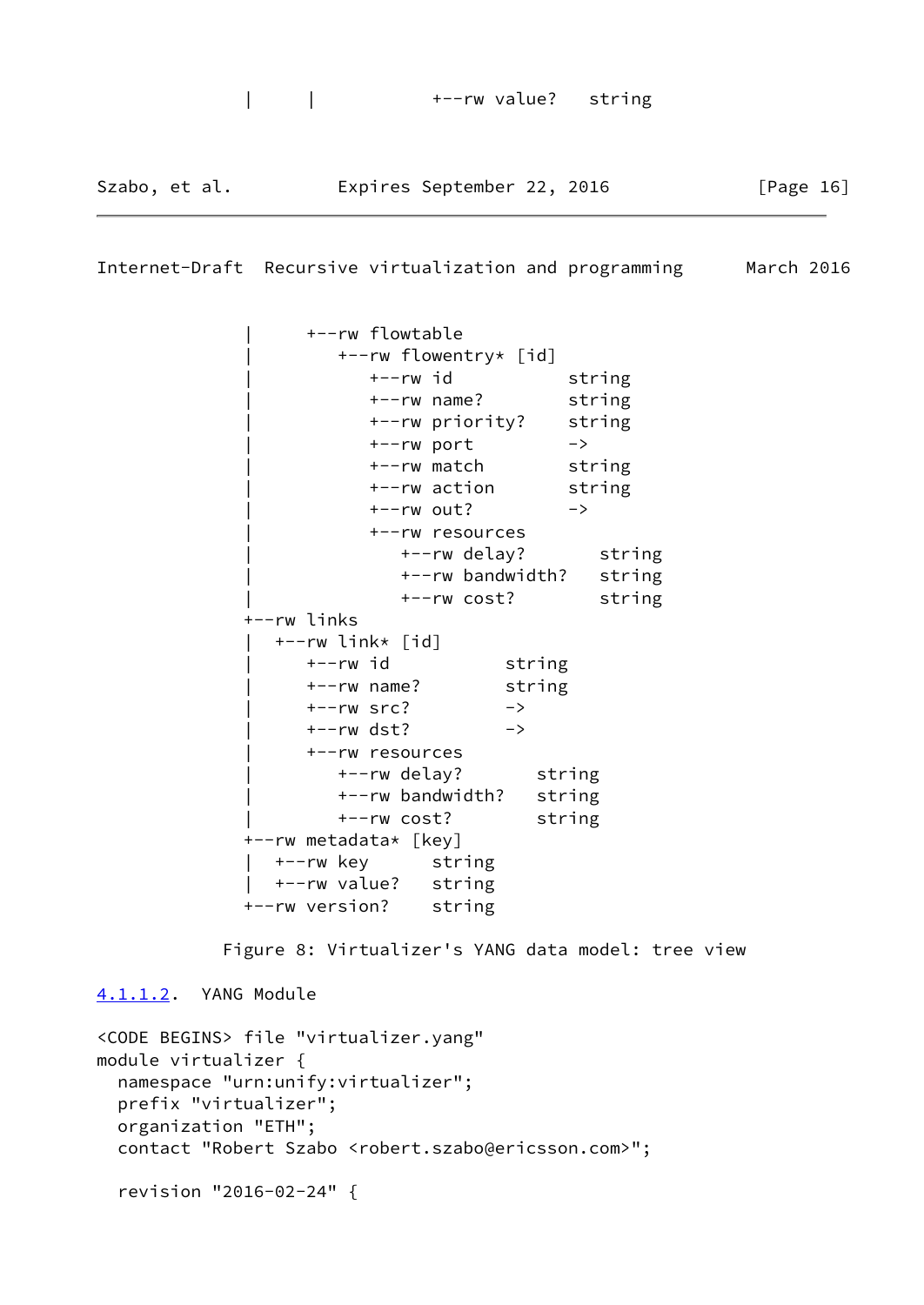```
description "V5.0: Common port configuration were added to the yang model f
  }
  revision "2016-02-19" {
   description "Added port/control (for Cf-Or interface); port/resources; link
  }
  revision "2016-01-28" {
Szabo, et al. Expires September 22, 2016 [Page 17]
Internet-Draft Recursive virtualization and programming March 2016
   description "Metadata added to infra_node and virtualizer level; Virtualize
  }
  //======================== REUSABLE GROUPS ================================
  grouping id-name {
    leaf id { type string; }
    leaf name { type string;}
```

```
 grouping id-name-type {
   uses id-name;
   leaf type {
     type string;
    // for infrastructue view: mandatory true; \rightarrow refined in infrastrucutre
     mandatory false;
   }
 }
 grouping metadata {
   list metadata {
     min-elements 0;
     key key;
     leaf key{
       type string;
       mandatory true;
     }
     leaf value{
       type string;
       mandatory false;
     }
   }
 }
```
}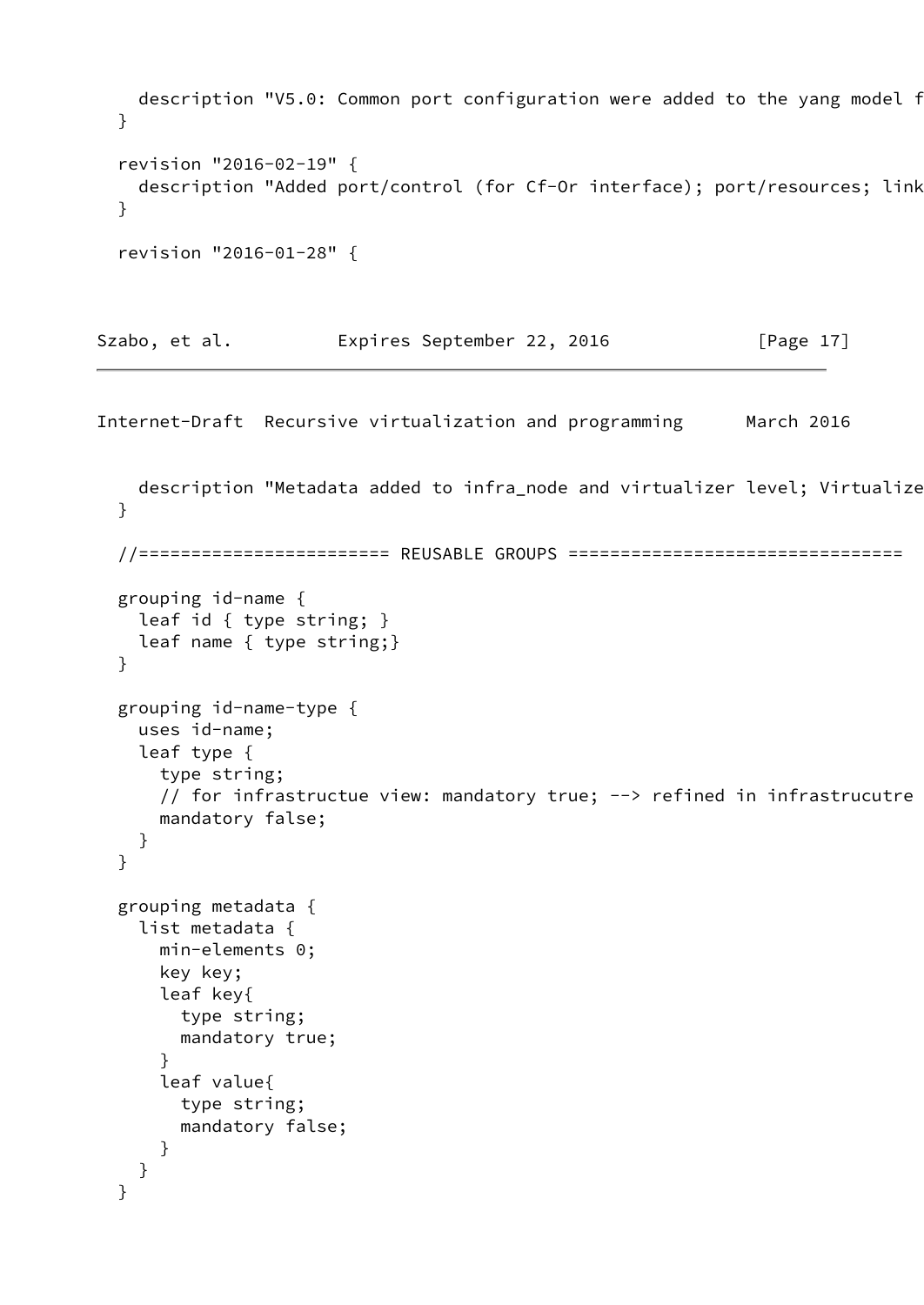```
 grouping link-resource {
     leaf delay {
       type string;
       mandatory false;
     }
     leaf bandwidth {
       type string;
       mandatory false;
     }
     leaf cost {
       description "Administrative metric.";
       type string;
       mandatory false;
     }
Szabo, et al.           Expires September 22, 2016             [Page 18]
Internet-Draft Recursive virtualization and programming March 2016
   }
   grouping l3-address {
     uses id-name;
     leaf configure {
       description "True: this is a configuration request; False: this is fyi";
       type string;
     }
     leaf client {
      description "Configuration service support at the client: {'dhcp-client',
       type string;
     }
     leaf requested {
      description "To request port configuration, options: {'public', 'ip/mask'
       type string;
     }
     leaf provided {
      description "The provided L3 configuration in response to the requested f
       type string;
     }
   }
   // ------------ PORTS -------
   grouping port {
     uses id-name;
     leaf port_type {
      description "{port-abstract, port-sap} port-sap is to represent UNIFY dom
```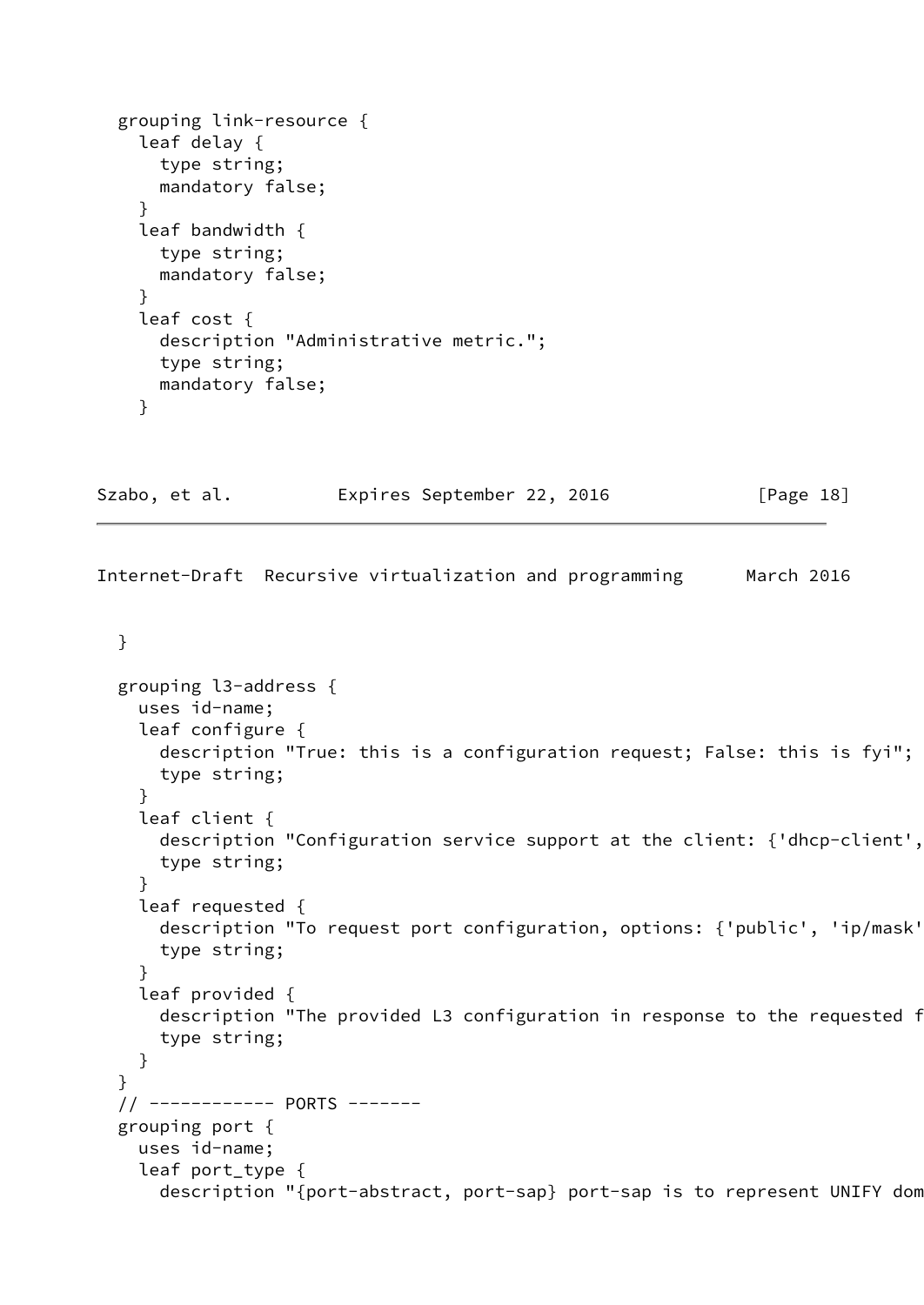```
 type string;
     }
     leaf capability {
      description "To describe match and action capabilities associated with th
       type string;
     }
     leaf sap {
       type string;
     }
     container sap_data {
       leaf technology {
         description "e.g., ('IEEE802.1q': '0x00c', 'MPLS': 70, 'IEEE802.1q')";
         type string;
       }
       container resources{
        description "Only used for domain boundary ports (port-sap type), where
         uses link-resource;
       }
     }
     container control {
      description "Used to connect this port to a UNIFY orchestrator's Cf-Or re
       leaf controller{
Szabo, et al.         Expires September 22, 2016         [Page 19]
Internet-Draft Recursive virtualization and programming March 2016
        description "URI of the local controller service at this NF, e.g., http
         type string;
       }
       leaf orchestrator{
        description "URI of the scoped orchestration service offered to this NF
         type string;
       }
     }
     container addresses {
       leaf l2 {
         description "Requested or provided";
         type string;
       }
       list l3 {
         key "id";
         uses l3-address;
       }
       leaf l4 {
        description "e.g., request: {tcp/22, tcp/8080}; response {tcp/22: (192.
```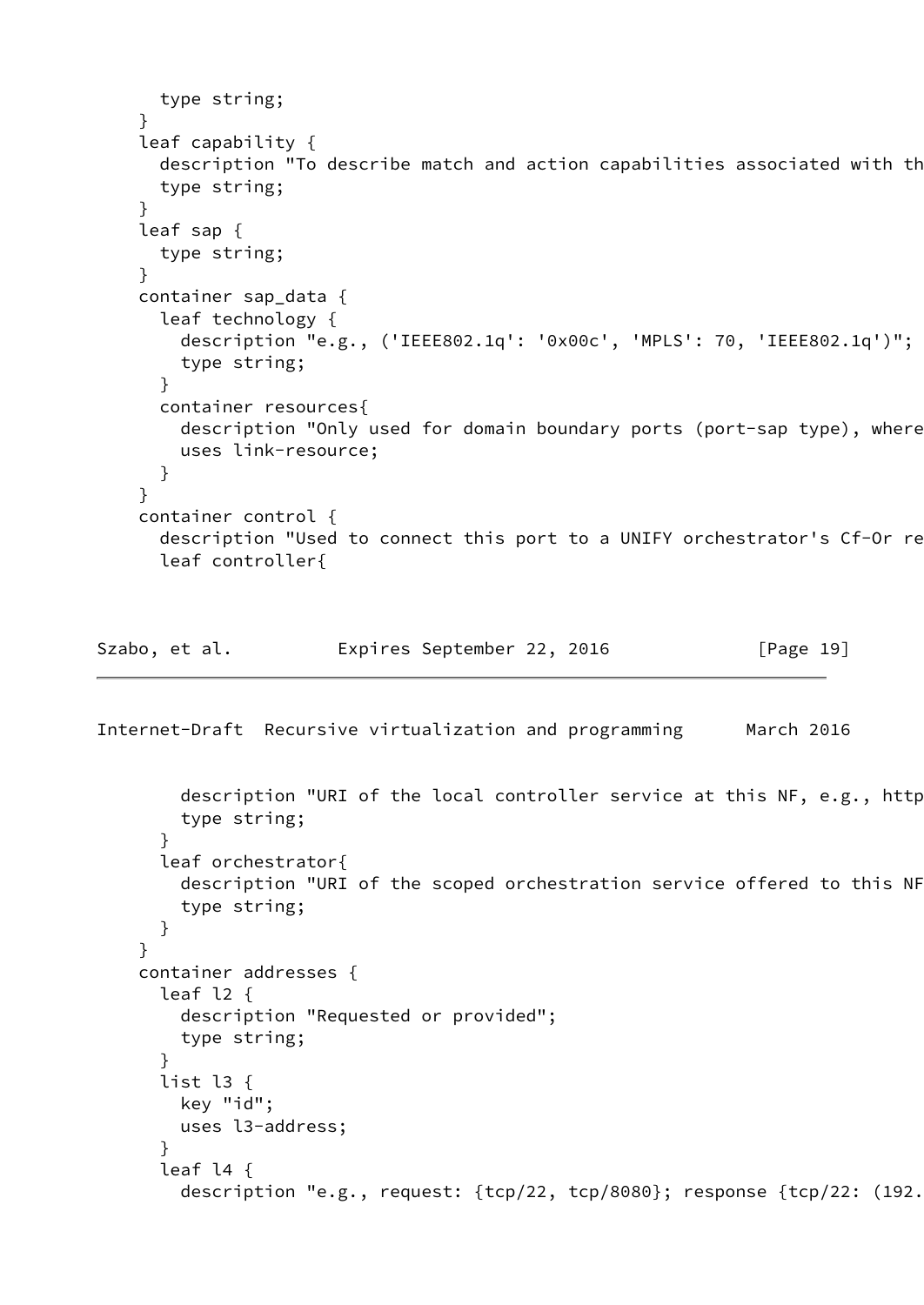```
 type string;
     }
   }
   uses metadata;
 }
 // ------------ FLOW CONTROLS -------
 grouping flowentry {
  description "The flowentry syntax will follow ovs-ofctrl string format. The
   uses id-name;
   leaf priority {
    type string;
   }
   leaf port {
     type leafref {
       path "";
     }
     mandatory true;
   }
   leaf match {
    description "The match syntax will follow ovs-ofctrl string format with '
     type string;
     mandatory true;
   }
   leaf action {
    description "The action syntax will follow ovs-ofctrl string format with
     type string;
     mandatory true;
```

```
Szabo, et al.         Expires September 22, 2016         [Page 20]
```

```
 }
   leaf out {
     type leafref {
       path "";
     }
   }
   container resources{
     uses link-resource;
   }
 }
```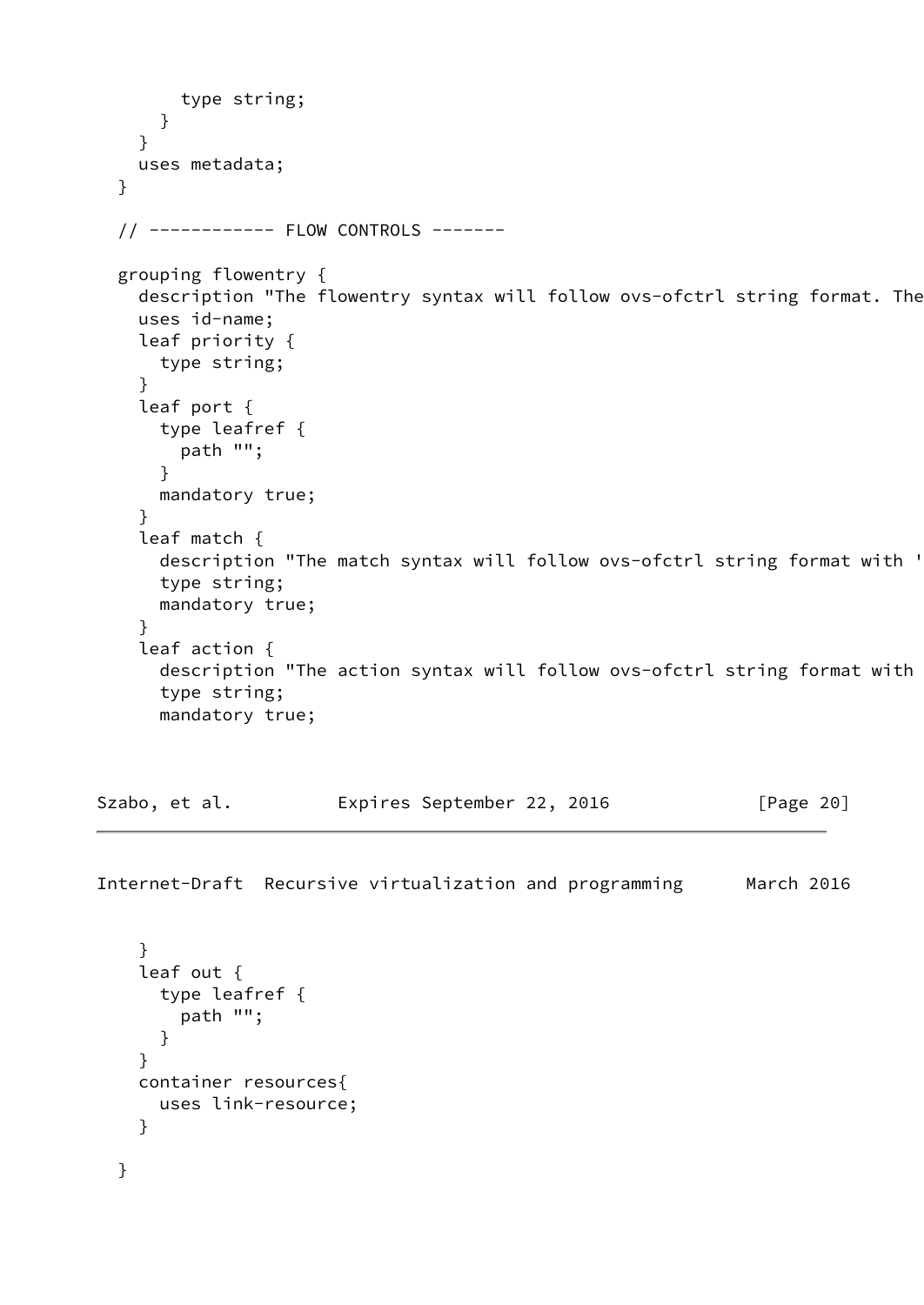```
 grouping flowtable {
   container flowtable {
     list flowentry {
       key "id";
       uses flowentry;
     }
  }
 }
 // ------------ LINKS -------
 grouping link {
   uses id-name;
   leaf src {
     type leafref {
       path "";
     }
   }
   leaf dst {
     type leafref {
       path "";
     }
   }
   container resources{
     uses link-resource;
   }
 }
 grouping links {
   container links {
     list link {
       key "id";
       uses link;
     }
   }
```

| Szabo, et al. |  | Expires September 22, 2016 |  |  | [Page 21] |
|---------------|--|----------------------------|--|--|-----------|
|---------------|--|----------------------------|--|--|-----------|

 } // ---------- NODE ------------------ grouping software-resource {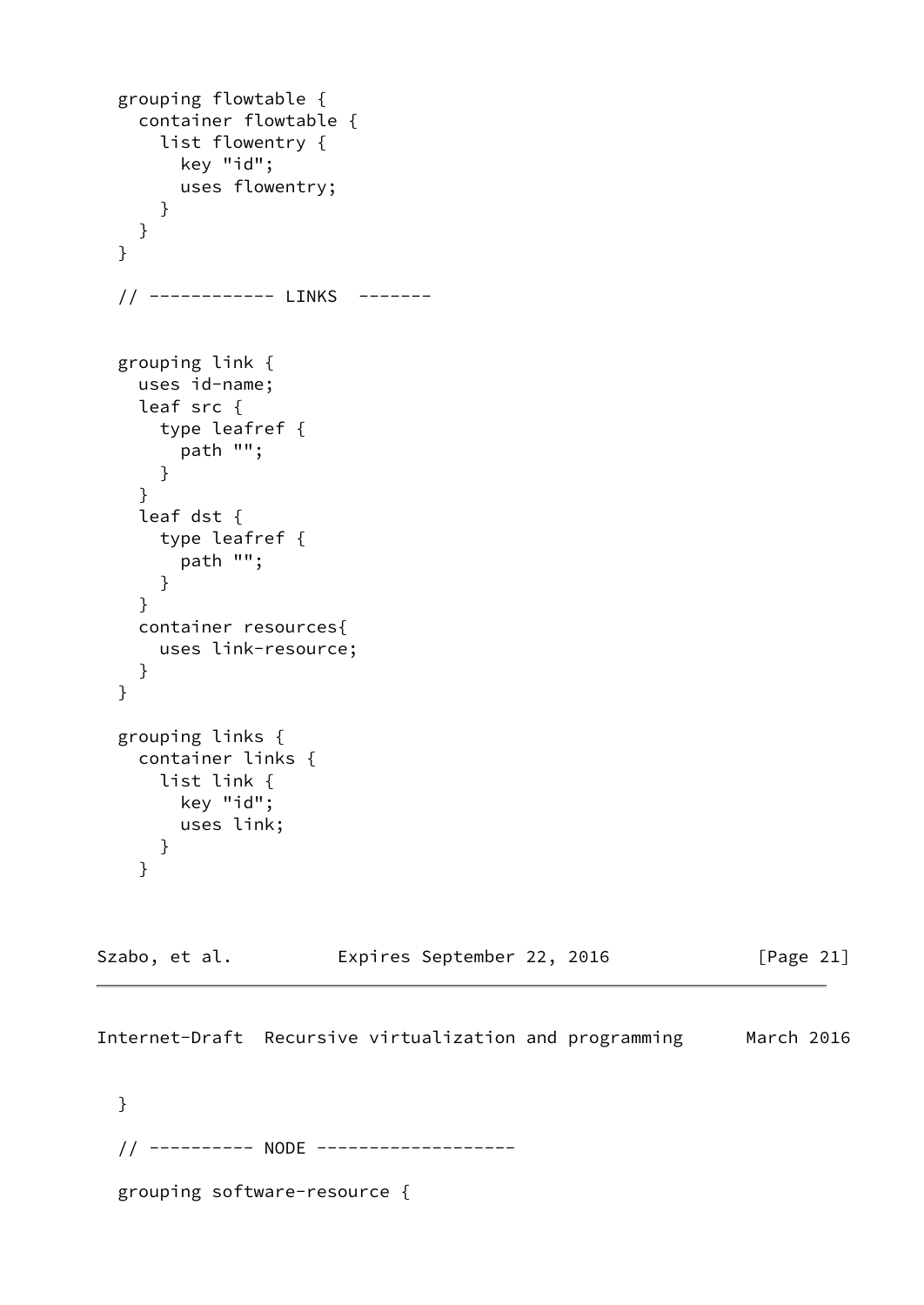```
 leaf cpu {
       type string;
       mandatory true;
     }
     leaf mem {
       type string;
       mandatory true;
     }
     leaf storage {
       type string;
       mandatory true;
     }
     leaf cost {
       description "Administrative metric.";
       type string;
       mandatory false;
     }
   }
   grouping node {
     description "Any node: infrastructure or NFs";
     uses id-name-type;
     container ports {
       list port{
         key "id";
         uses port;
       }
     }
     uses links;
     container resources{
       uses software-resource;
     }
     uses metadata;
   }
   grouping nodes {
     list node{
       key "id";
       uses node;
     }
   }
   grouping infra-node { // they can contain other nodes (as NFs)
Szabo, et al. Expires September 22, 2016 [Page 22]
```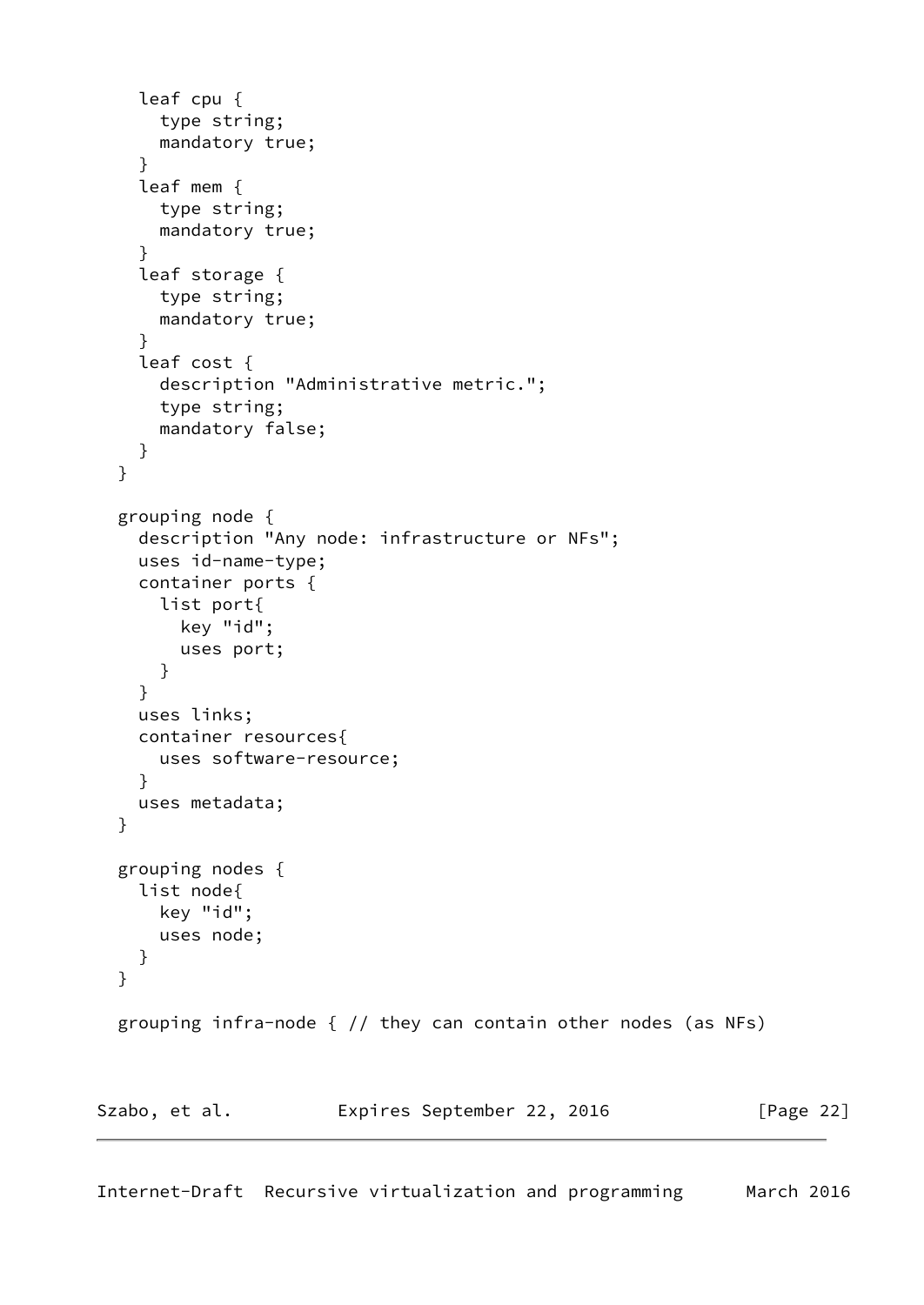```
 uses node {
       refine type {
         mandatory true;
       }
     }
     container NF_instances {
       uses nodes;
     }
     container capabilities {
       container supported_NFs { // if supported NFs are enumerated
         uses nodes;
       }
     }
     uses flowtable;
   }
   //======================== NF-FG: Virtualizer and the Mapped request =========================
   container virtualizer {
     description "Container for a single virtualizer";
     uses id-name {
       refine id {
         mandatory true;
       }
     }
     container nodes{
       list node{ // infra nodes
         key "id";
         uses infra-node;
       }
     }
     uses links; // infra links
     uses metadata;
     leaf version {
       description "yang and virtualizer library version";
       type string;
     }
   }
}
<CODE ENDS>
```

```
 Figure 9: Virtualizer's YANG data model
```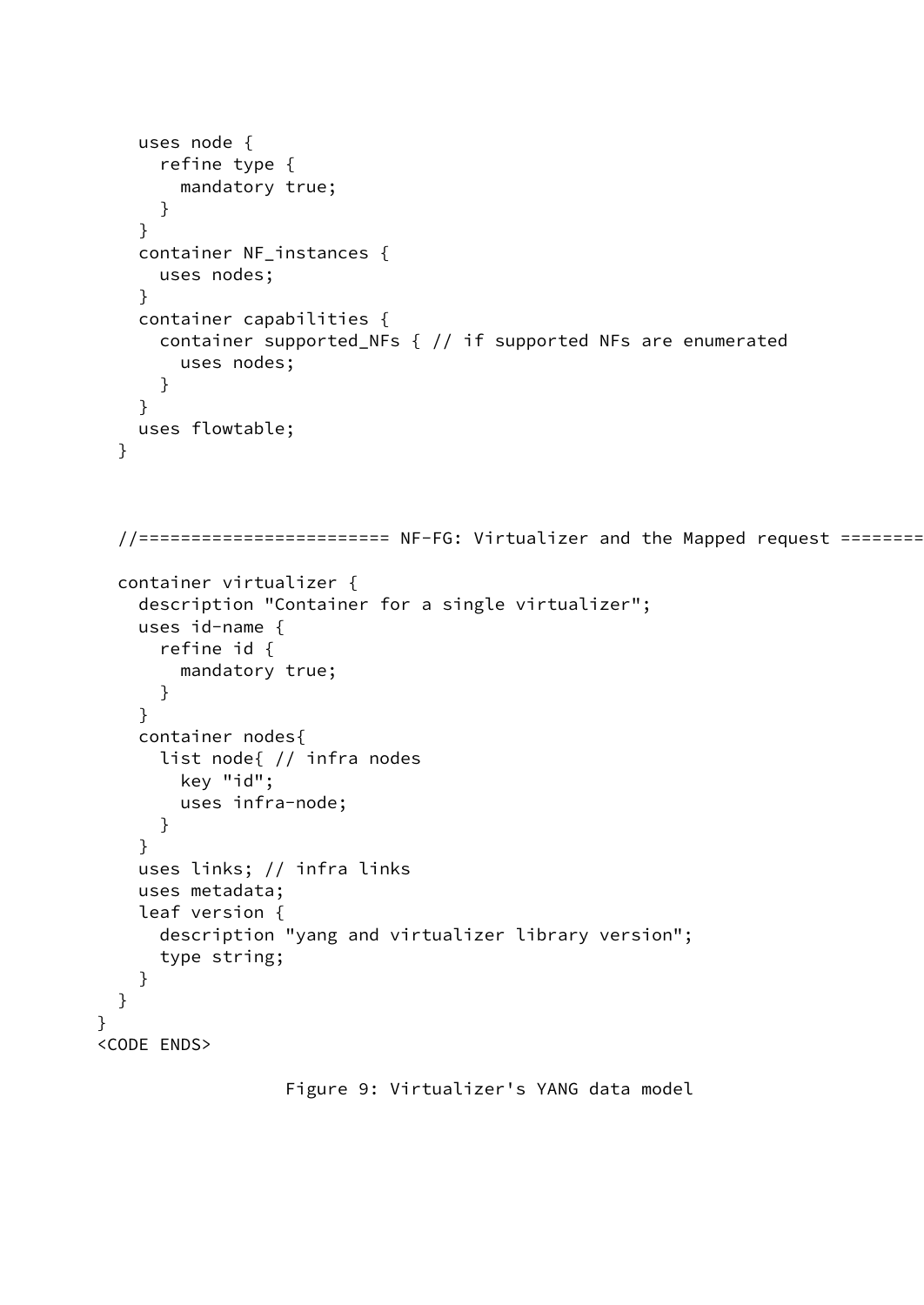<span id="page-26-1"></span><span id="page-26-0"></span>[5](#page-26-0). Relation to ETSI NFV

According to the ETSI MANO framework [\[ETSI-NFV-MANO\]](#page-42-6), an NFVO is split into two functions:

- o The orchestration of NFVI resources across multiple VIMs, fulfilling the Resource Orchestration functions. The NFVO uses the Resource Orchestration functionality to provide services that support accessing NFVI resources in an abstracted manner independently of any VIMs, as well as governance of VNF instances sharing resources of the NFVI infrastructure
- o The lifecycle management of Network Services, fulfilling the network Service Orchestration functions.

Similarly, a VIM is split into two functions:

- o Orchestrating the allocation/upgrade/release/reclamation of NFVI resources (including the optimization of such resources usage), and
- o managing the association of the virtualised resources to the physical compute, storage, networking resources.

The functional split is shown in Figure 14.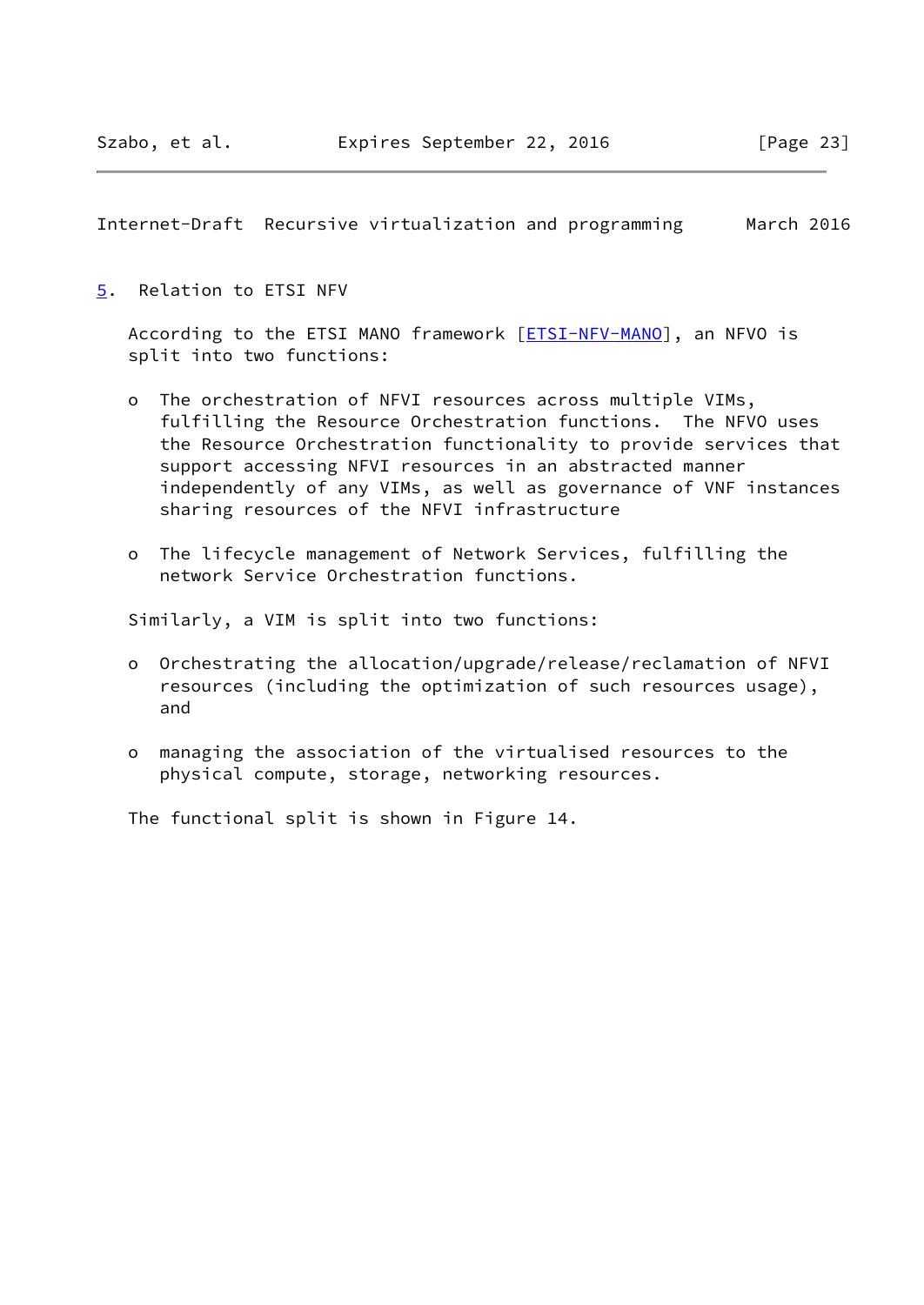Szabo, et al. **Expires September 22, 2016** [Page 24]

Internet-Draft Recursive virtualization and programming March 2016



Figure 10: Functional decomposition of the NFVO and the VIM according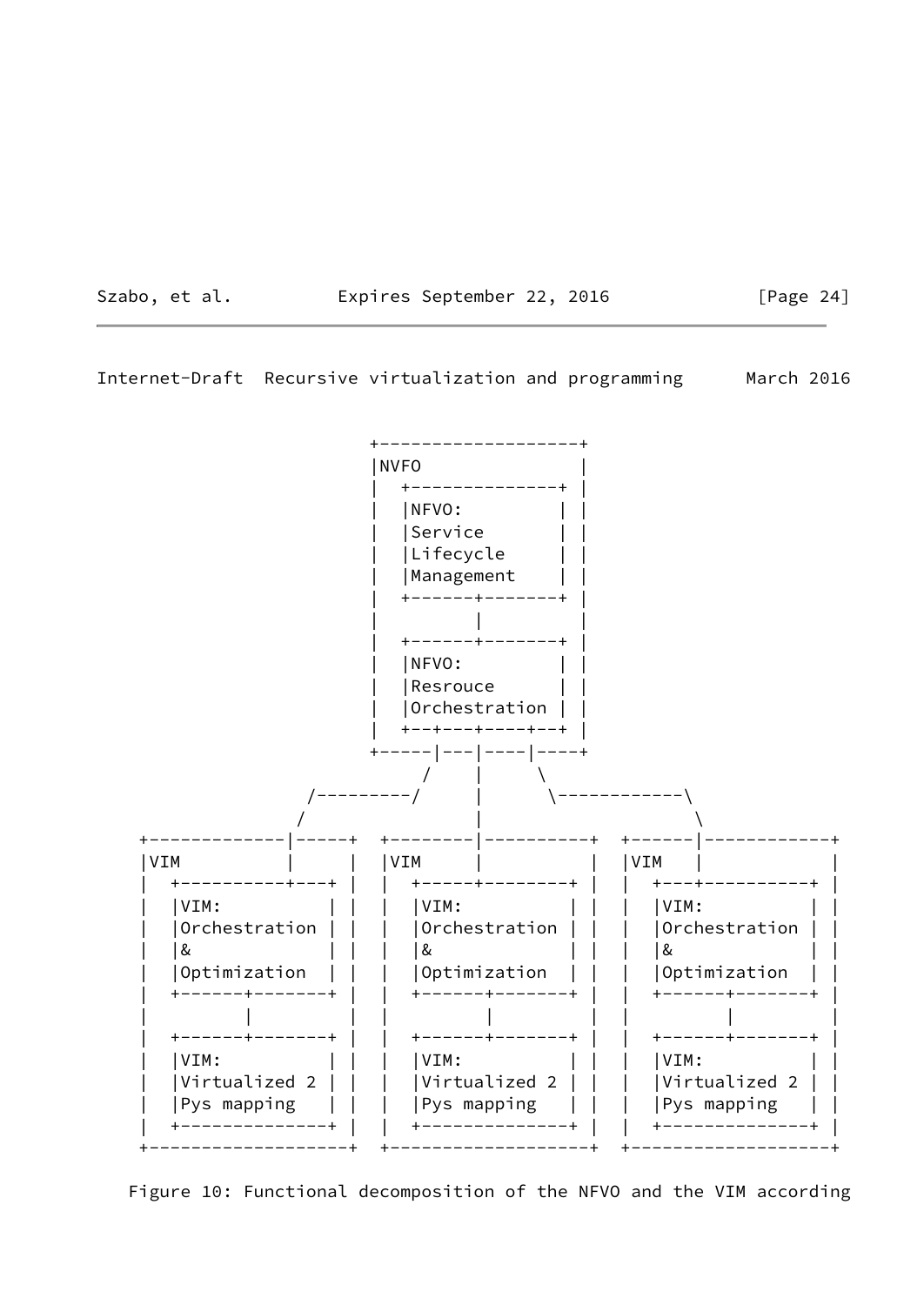#### to the ETSI MANO

 If the Joint Software and Network Control API (Joint API) could be used between all the functional components working on the same abstraction, i.e., from the north of the VIM Virtualized to physical mapping component to the south of the NFVO: Service Lifecycle Management as shown in Figure 11, then a more flexible virtualization programming architecture could be created as shown in Figure 12.

Szabo, et al. **Expires September 22, 2016** [Page 25]

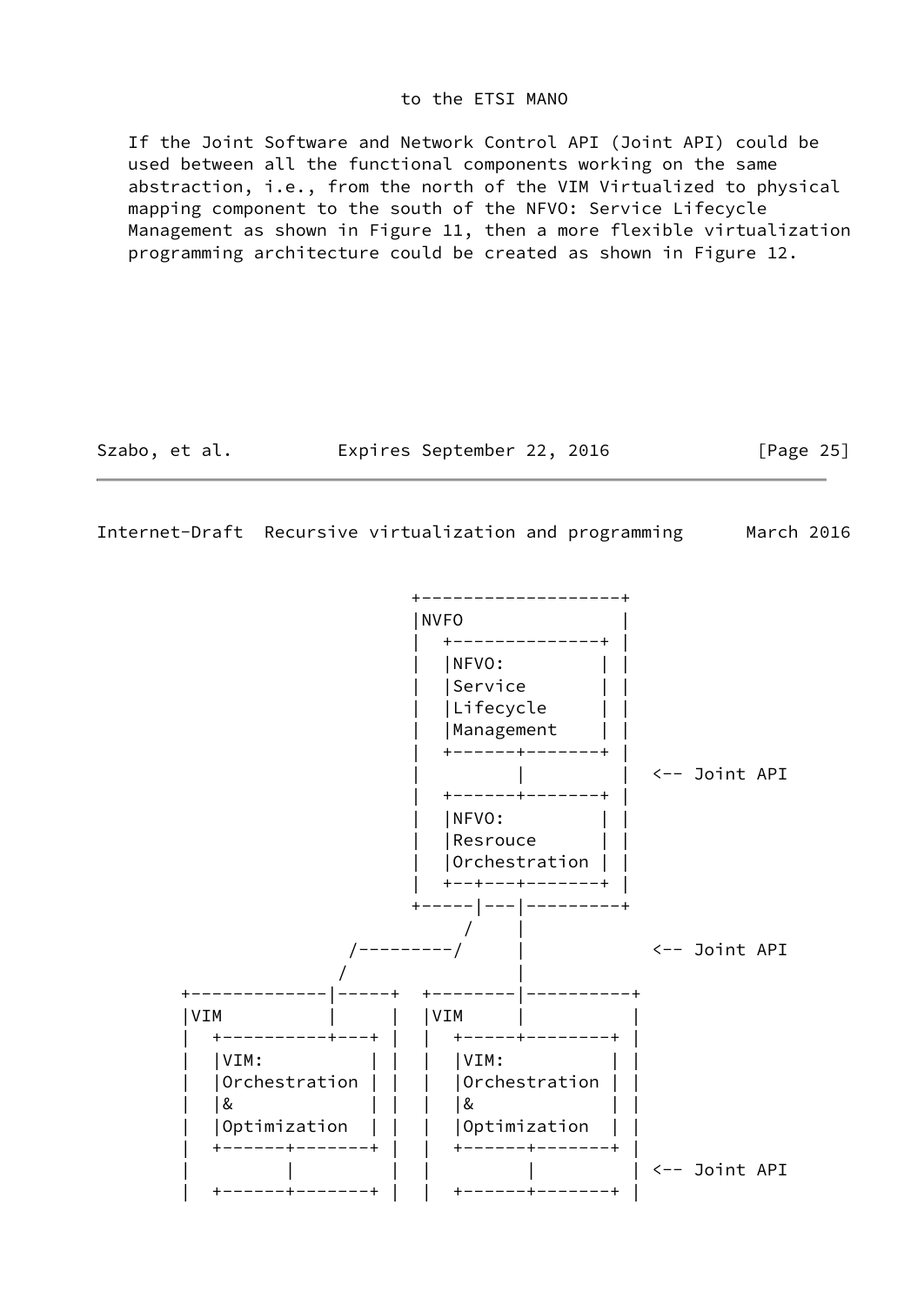| IVIM: |  | VIM:<br>$ Virtualized 2       Virtualized 2    $<br> Pys mapping        Pys mapping |  |
|-------|--|-------------------------------------------------------------------------------------|--|
|       |  |                                                                                     |  |

 Figure 11: Functional decomposition of the NFVO and the VIM with the Joint Software and Network control API

<span id="page-29-0"></span>

Szabo, et al. **Expires September 22, 2016** [Page 26]

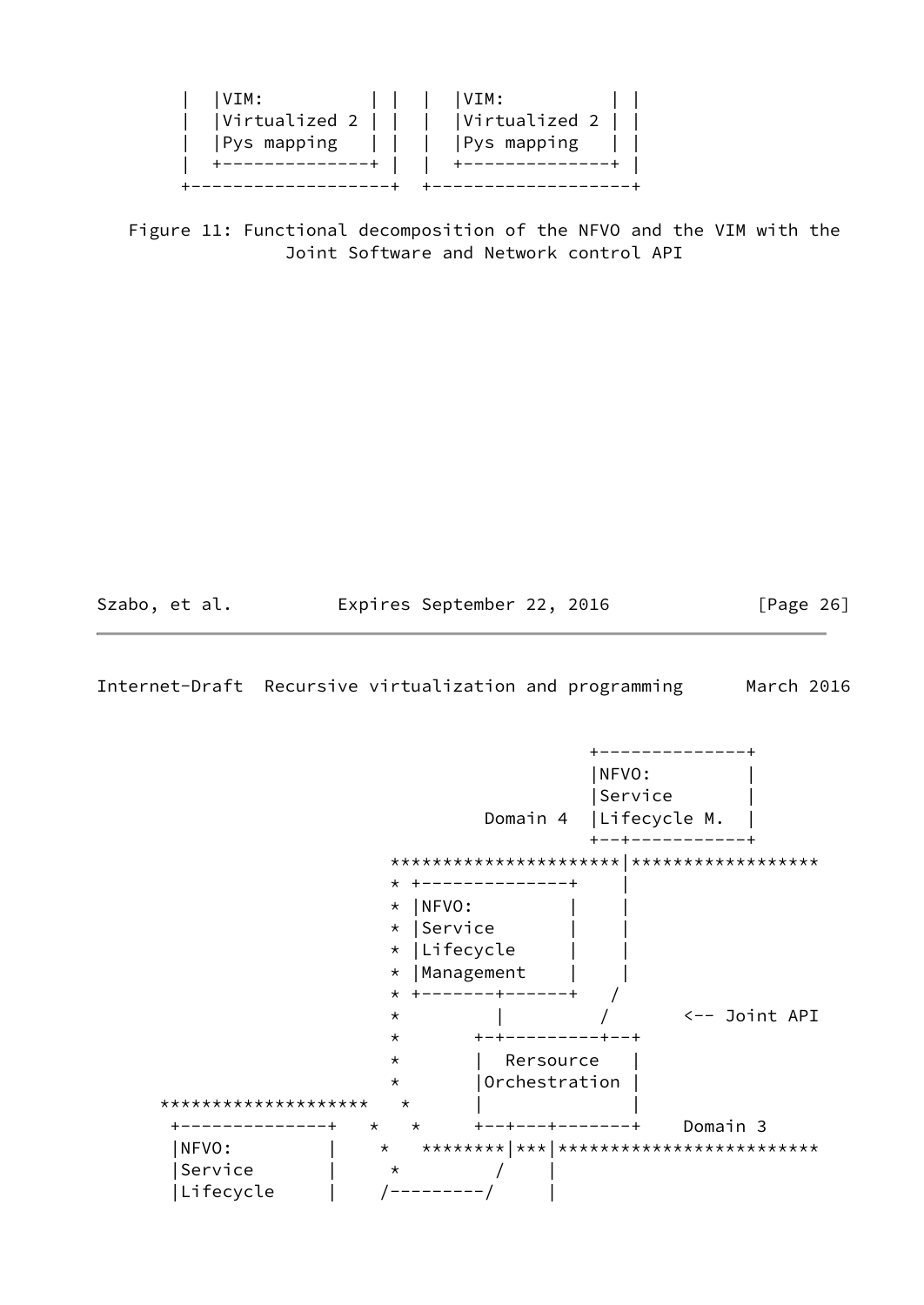

 Figure 12: Joint Software and Network Control API: Recurring Flexible Architecture

<span id="page-30-0"></span>[5.1](#page-30-0). Policy based resource management

 In Figure 13 we show various policies mapped to the MANO architecture:

| Szabo, et al. | Expires September 22, 2016 |  | [Page 27] |  |
|---------------|----------------------------|--|-----------|--|
|               |                            |  |           |  |

- o Tenant Policies: Tenant policies exist whenever a domain offers a virtualization service to more than one consumer. User tenants may exists at the northbound of the NFVO. Additionally, if a VIM expose resource services to more than one NFVO, then each NFVO may appear as a tenant (virtualization consumer) at the northbound of the VIM.
- o Wherever virtualization services are produced or consumed corresponding export and import policies may exist. Export policies govern the details of resources, capabilities, costs, etc. exposed to consumers. In turn, consumers (tenants) apply import policies to filter, tweak, annotate resources and services received from their southbound domains. An entity may at the same time consume and produce virtualization services hence apply both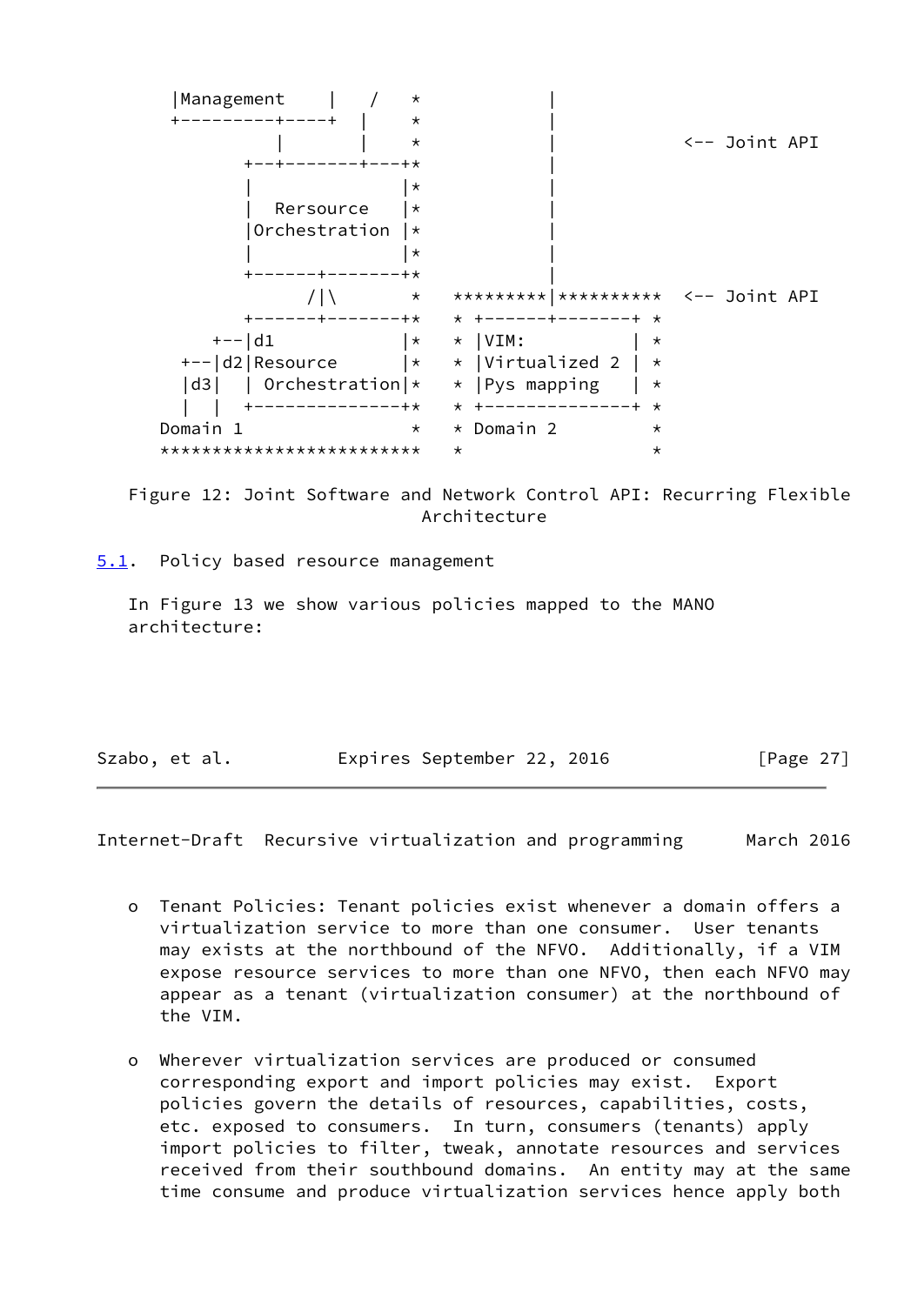import and export policies.

 o Operational policies support the business logic realized by the domain's ownership. They are often associated with Operations or Business Support Systems (OSS or BSS) and frequently determine operational objectives like energy optimization, utilization targets, offered services, charing models, etc. Operational policies may be split according to different control plane layers, for example, i) lifecycle and ii) resource management layers within the NFVO.

<span id="page-31-0"></span>

Szabo, et al. **Expires September 22, 2016** [Page 28]

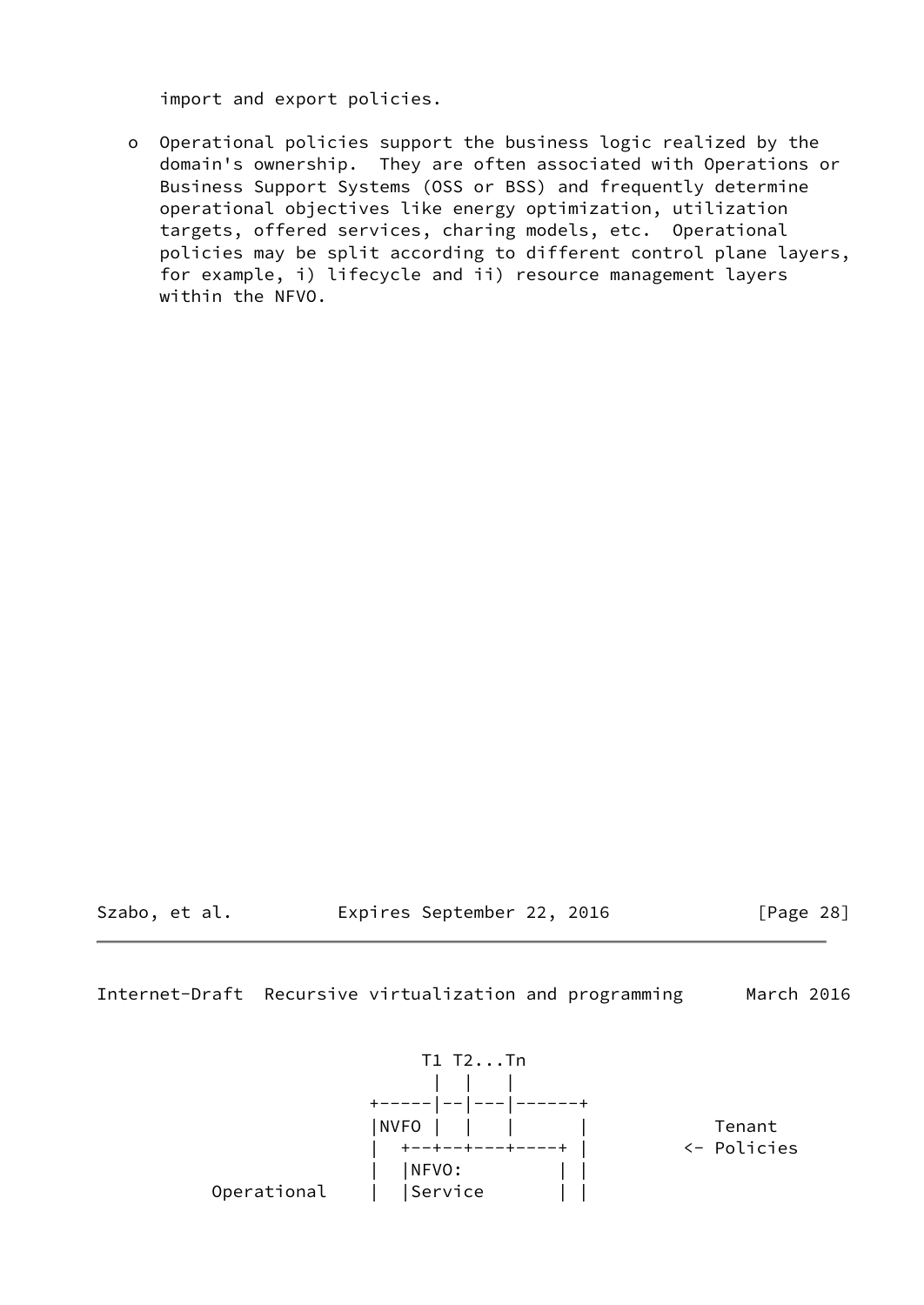

Figure 13: Policies within the MANO framework

# <span id="page-32-0"></span>[6](#page-32-0). Examples

## <span id="page-32-1"></span>[6.1](#page-32-1). Infrastructure reports

 Figure 14 and Figure 15 show a single node infrastructure report. The example shows a BiS-BiS with two ports, out of which Port 0 is also a Service Access Point 0 (SAP0).

| Szabo, et al. | Expires September 22, 2016 |  |  |  | [Page 29] |
|---------------|----------------------------|--|--|--|-----------|
|---------------|----------------------------|--|--|--|-----------|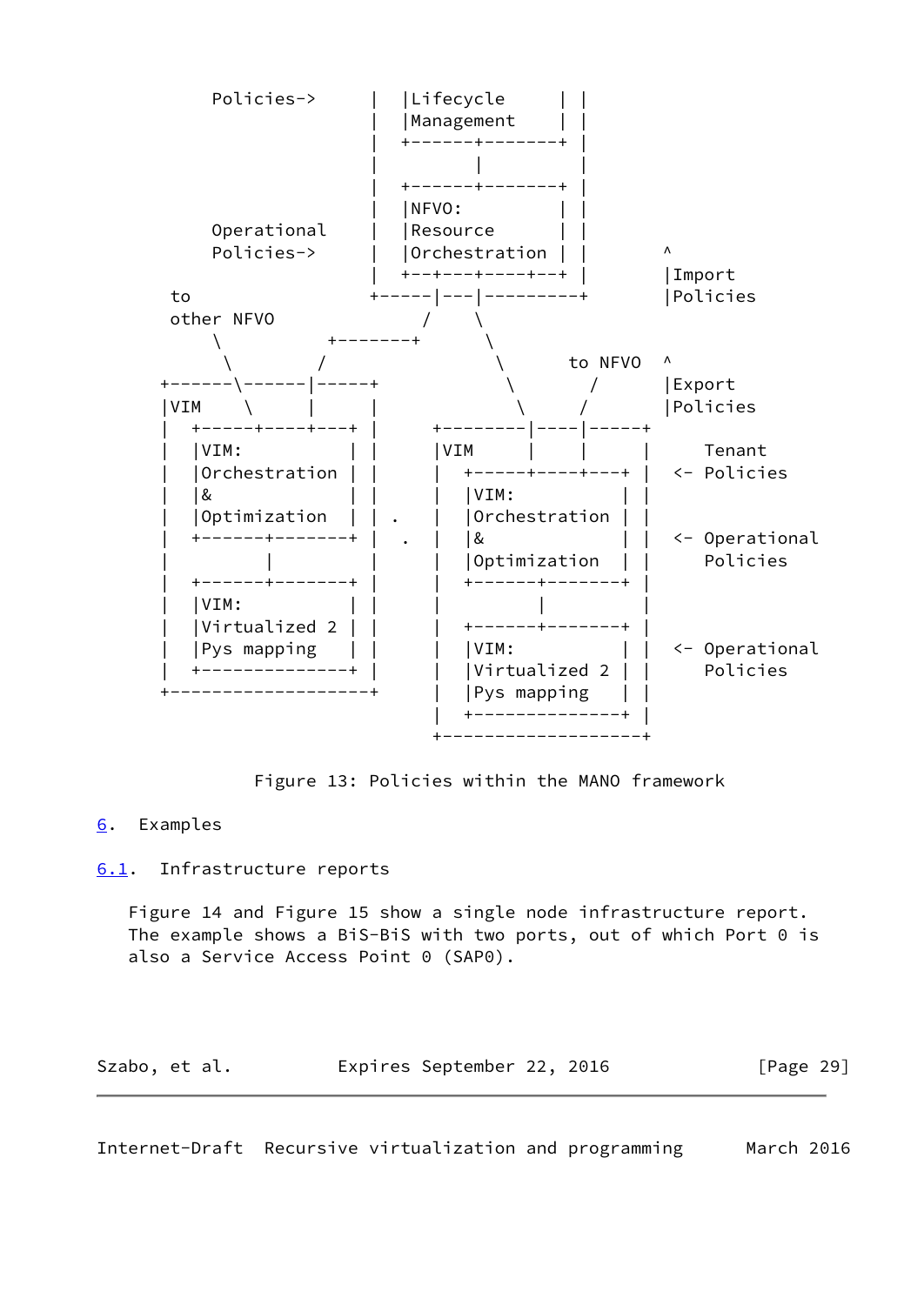

 Figure 14: Single node infrastructure report example: Virtualization view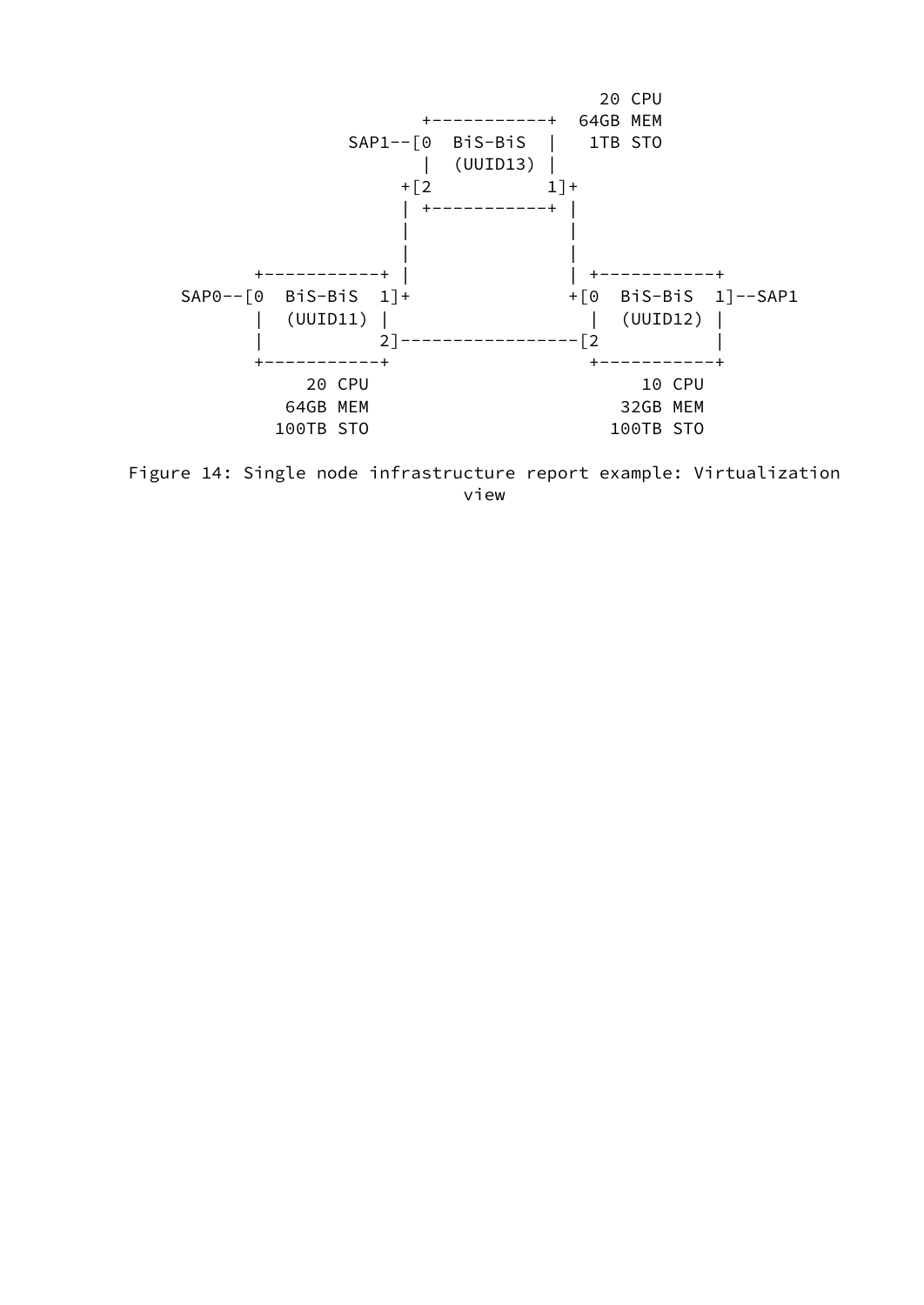```
Internet-Draft Recursive virtualization and programming March 2016
       <virtualizer xmlns="http://fp7-unify.eu/framework/virtualizer">
            <id>UUID001</id>
            <name>Single node simple infrastructure report</name>
            <nodes>
                <node>
                    <id>UUID11</id>
                    <name>single Bis-Bis node</name>
                    <type>BisBis</type>
                    <ports>
                         <port>
                            \langleid>0\langleid>
                             <name>SAP0 port</name>
                             <port_type>port-sap</port_type>
                             <vxlan>...</vxlan>
                         </port>
                         <port>

                             <name>North port</name>
                             <port_type>port-abstract</port_type>
                             <capability>...</capability>
                         </port>
                         <port>
                            \langleid>2\langleid>
                             <name>East port</name>
                             <port_type>port-abstract</port_type>
                             <capability>...</capability>
                         </port>
                    </ports>
                    <resources>
                         <cpu>20</cpu>
                         <mem>64 GB</mem>
                         <storage>100 TB</storage>
                    </resources>
                </node>
            </nodes>
       </virtualizer>
```
Figure 15: Single node infrastructure report example: xml view

 Figure 16 and Figure 17 show a 3-node infrastructure report with 3 BiS-BiS nodes. Infrastructure links are inserted into the virtualization view between the ports of the BiS-BiS nodes.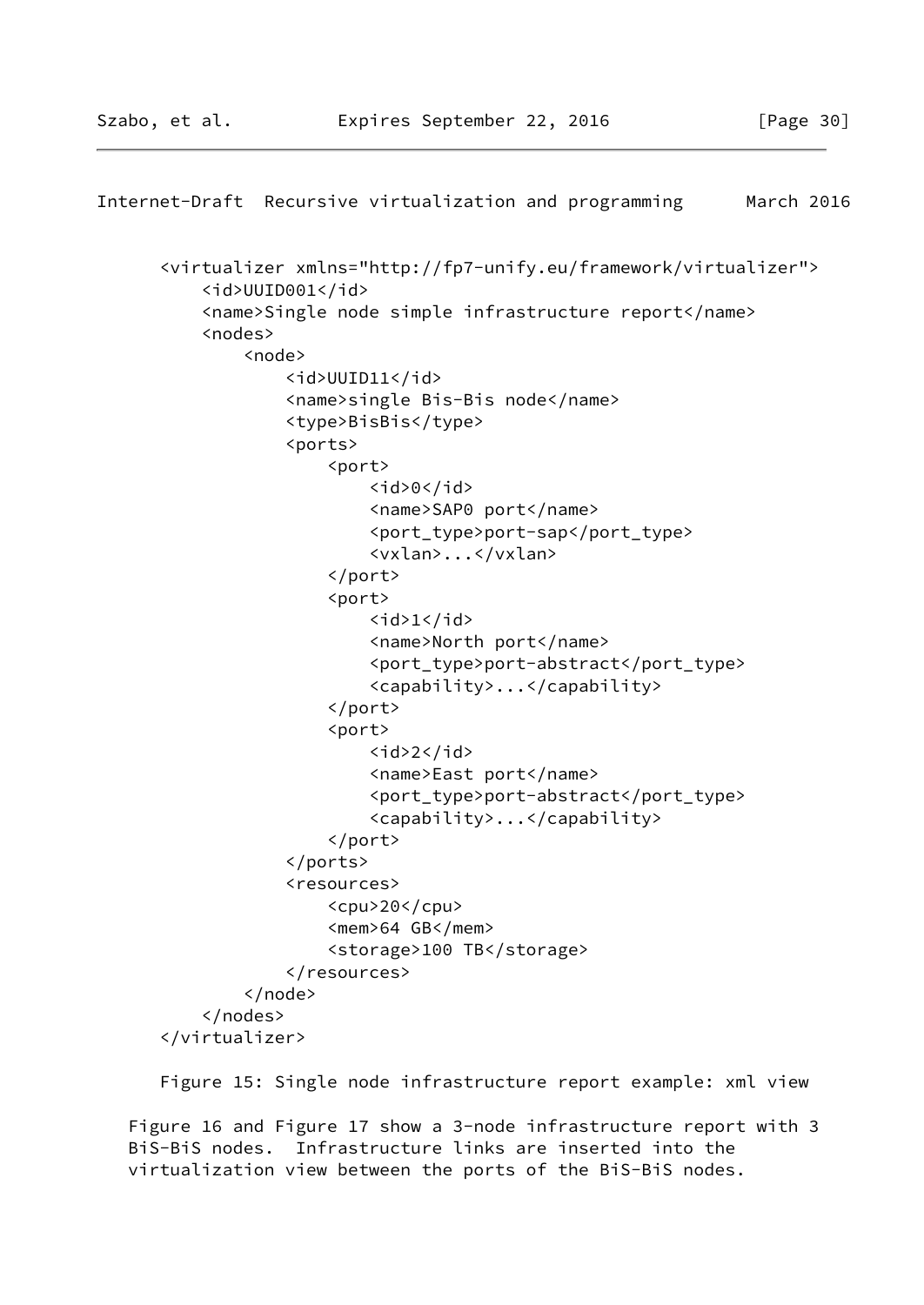Szabo, et al. **Expires September 22, 2016** [Page 31]

Internet-Draft Recursive virtualization and programming March 2016



Figure 16: 3-node infrastructure report example: Virtualization view

```
 <virtualizer xmlns="http://fp7-unify.eu/framework/virtualizer">
     <id>UUID002</id>
     <name>3-node simple infrastructure report</name>
     <nodes>
         <node>
              <id>UUID11</id>
              <name>West Bis-Bis node</name>
              <type>BisBis</type>
              <ports>
                  <port>
                      <id>0</id>
                       <name>SAP0 port</name>
                       <port_type>port-sap</port_type>
                       <vxlan>...</vxlan>
                  </port>
                  <port>
                      \langleid>1\langleid>
```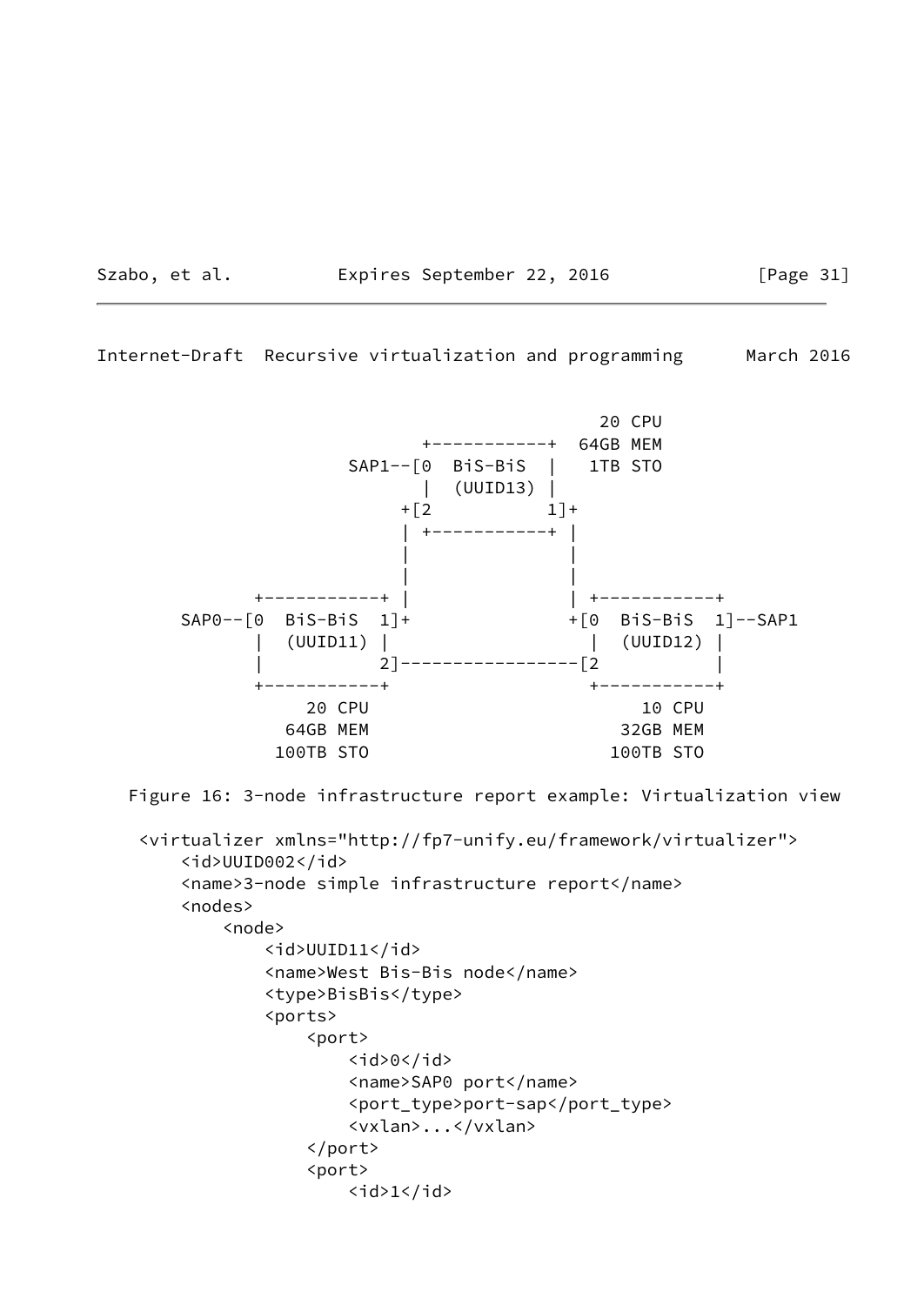```
 <name>North port</name>
                          <port_type>port-abstract</port_type>
                          <capability>...</capability>
                      </port>
                      <port>
                         \langleid>2\langleid>
                          <name>East port</name>
                          <port_type>port-abstract</port_type>
                          <capability>...</capability>
                      </port>
                  </ports>
                  <resources>
Szabo, et al.           Expires September 22, 2016           [Page 32]
Internet-Draft Recursive virtualization and programming March 2016
                      <cpu>20</cpu>
                      <mem>64 GB</mem>
                      <storage>100 TB</storage>
                  </resources>
              </node>
              <node>
                  <id>UUID12</id>
                  <name>East Bis-Bis node</name>
                  <type>BisBis</type>
                  <ports>
                      <port>
                         <id>1</id>
                          <name>SAP1 port</name>
                          <port_type>port-sap</port_type>
                          <vxlan>...</vxlan>
                      </port>
                      <port>
                         <id>0</id>
                          <name>North port</name>
                          <port_type>port-abstract</port_type>
                          <capability>...</capability>
                      </port>
                      <port>

                          <name>West port</name>
                          <port_type>port-abstract</port_type>
                          <capability>...</capability>
                      </port>
                  </ports>
```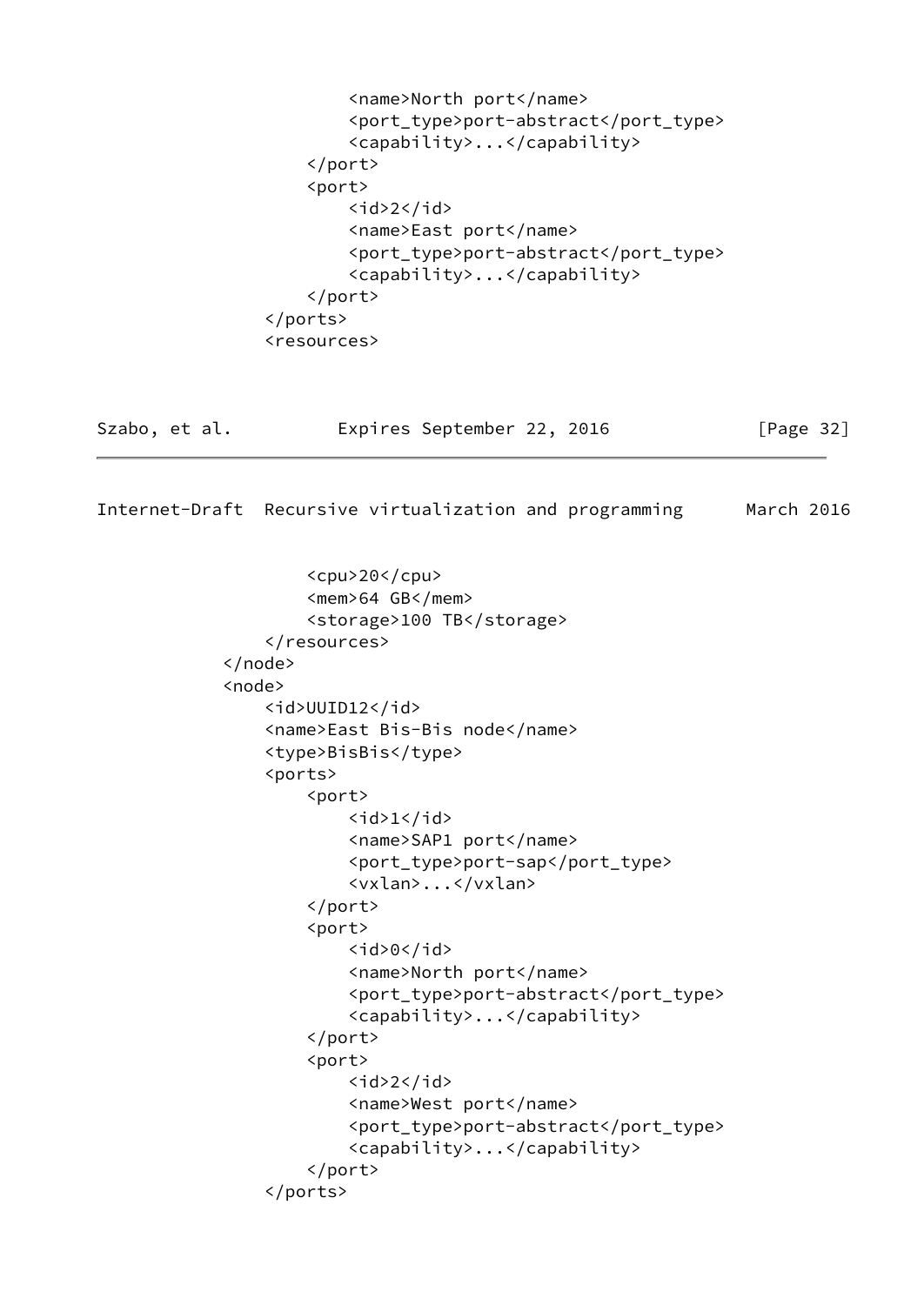```
 <resources>
                     <cpu>10</cpu> <mem>32 GB</mem>
                      <storage>100 TB</storage>
                 </resources>
             </node>
             <node>
                 <id>UUID13</id>
                 <name>North Bis-Bis node</name>
                 <type>BisBis</type>
                 <ports>
                     <port>
                         <id>0</id>
                          <name>SAP2 port</name>
                          <port_type>port-sap</port_type>
                          <vxlan>...</vxlan>
                      </port>
                      <port>

Szabo, et al. Expires September 22, 2016 [Page 33]
Internet-Draft Recursive virtualization and programming March 2016
                          <name>East port</name>
                          <port_type>port-abstract</port_type>
                          <capability>...</capability>
                      </port>
                      <port>
                         \langleid>2\langleid>
                          <name>West port</name>
                          <port_type>port-abstract</port_type>
                          <capability>...</capability>
                      </port>
                 </ports>
                 <resources>
                      <cpu>20</cpu>
                      <mem>64 GB</mem>
                      <storage>1 TB</storage>
                 </resources>
             </node>
         </nodes>
         <links>
             <link>
                <id>0</id>
                 <name>Horizontal link</name>
```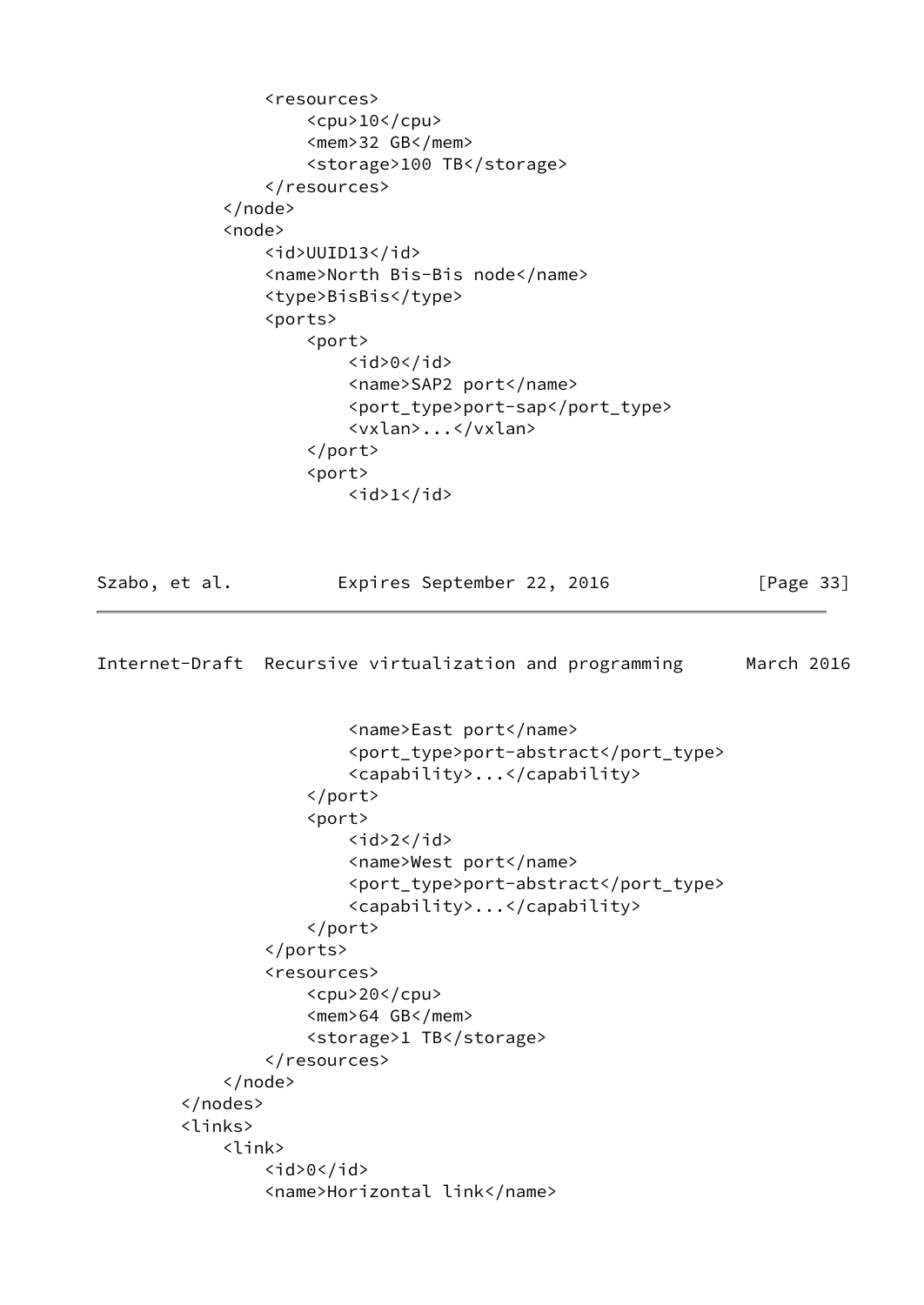```
 <src>../../nodes/node[id=UUID11]/ports/port[id=2]</src>
     <dst>../../nodes/node[id=UUID12]/ports/port[id=2]</dst>
     <resources>
         <delay>2 ms</delay>
         <bandwidth>10 Gb</bandwidth>
     </resources>
\langle/link>
 <link>
    \langleid>1</id>
     <name>West link</name>
     <src>../../nodes/node[id=UUID11]/ports/port[id=1]</src>
     <dst>../../nodes/node[id=UUID13]/ports/port[id=2]</dst>
     <resources>
         <delay>5 ms</delay>
         <bandwidth>10 Gb</bandwidth>
     </resources>
 </link>
 <link>
    <id>2</id>
     <name>East link</name>
     <src>../../nodes/node[id=UUID12]/ports/port[id=0]</src>
     <dst>../../nodes/node[id=UUID13]/ports/port[id=1]</dst>
     <resources>
         <delay>2 ms</delay>
         <bandwidth>5 Gb</bandwidth>
     </resources>
```
<span id="page-38-1"></span>

| Szabo, et al. |  | Expires September 22, 2016 |  |  | [Page $34$ ] |  |
|---------------|--|----------------------------|--|--|--------------|--|
|---------------|--|----------------------------|--|--|--------------|--|

 </link> </links> </virtualizer>

Figure 17: 3-node infrastructure report example: xml view

<span id="page-38-0"></span>[6.2](#page-38-0). Simple requests

 Figure 18 and Figure 19 show the allocation request for 3 NFs (NF1: Parental control B.4, NF2: Http Cache 1.2 and NF3: Stateful firewall C) as instrumented over a BiS-BiS node. It can be seen that the configuration request contains both the NF placement and the forwarding overlay definition as a joint request.

+---+ +---+ +---+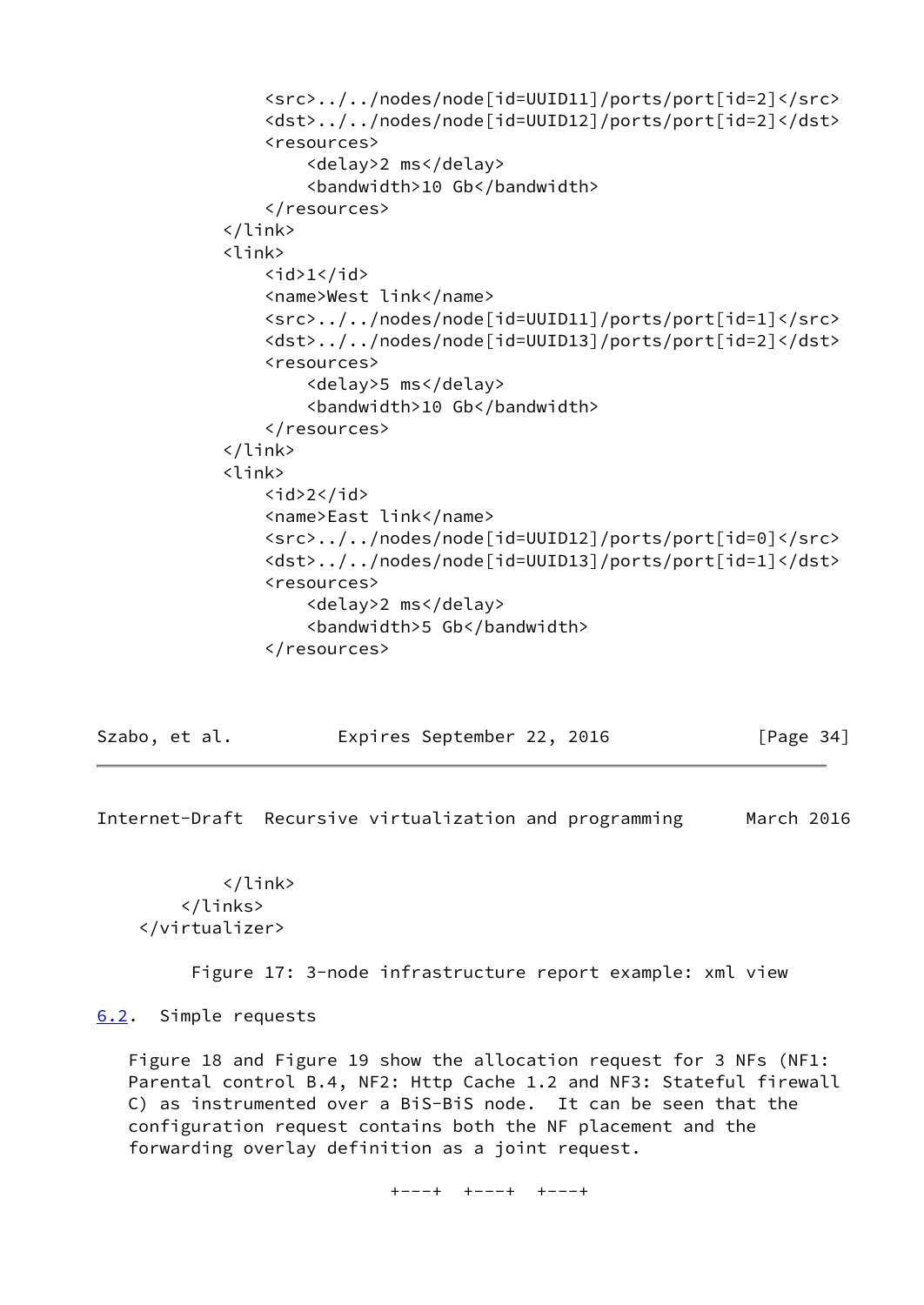

```
 </node>
 <node>
     <id>NF2</id>
```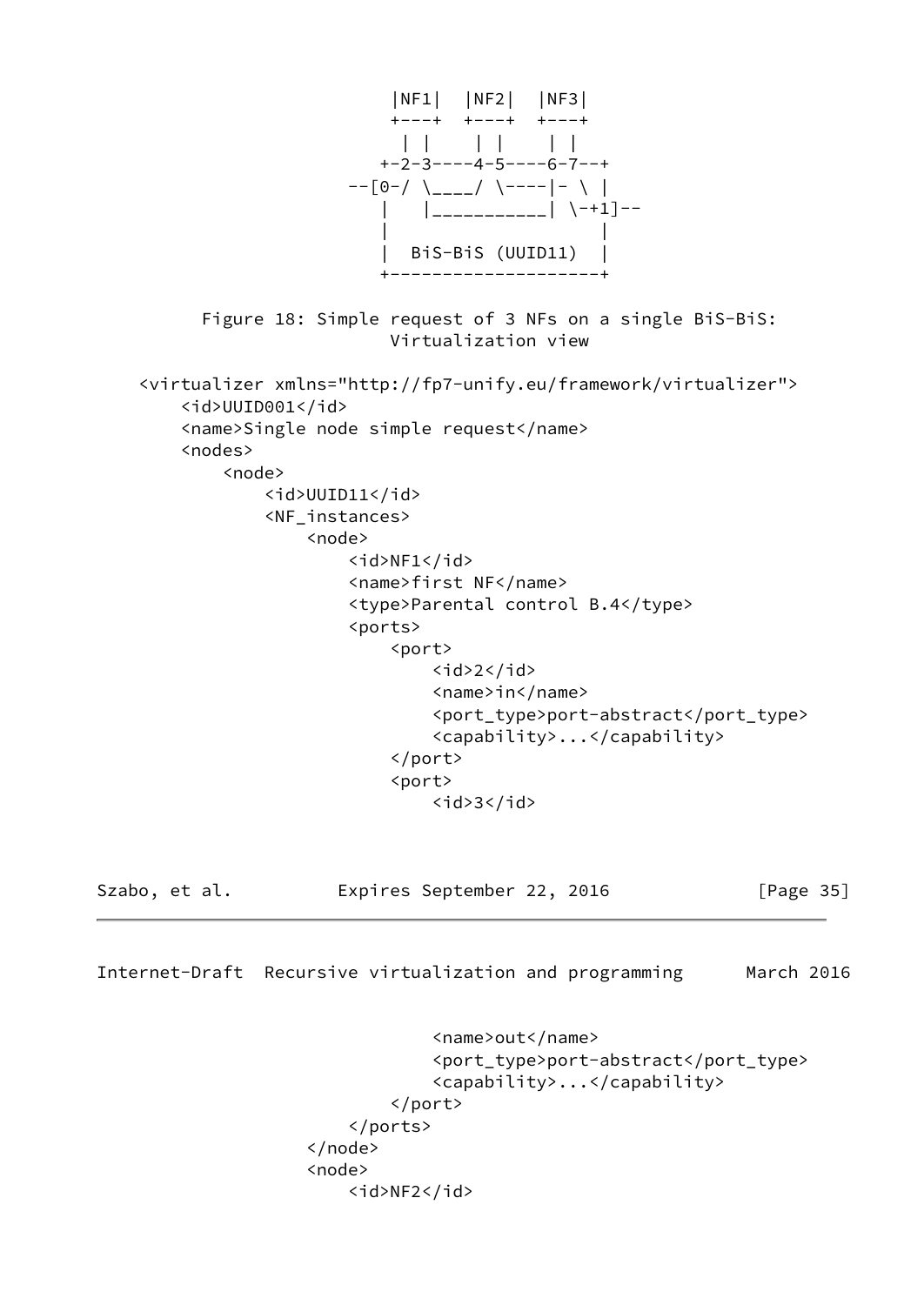```
 <name>cache</name>
                          <type>Http Cache 1.2</type>
                          <ports>
                              <port>
                                  <id>4</id>
                                   <name>in</name>
                                   <port_type>port-abstract</port_type>
                                   <capability>...</capability>
                              </port>
                               <port>
                                  <id>5</id>
                                   <name>out</name>
                                   <port_type>port-abstract</port_type>
                                   <capability>...</capability>
                              </port>
                          </ports>
                      </node>
                      <node>
                          <id>NF3</id>
                          <name>firewall</name>
                          <type>Stateful firewall C</type>
                          <ports>
                              <port>
                                  <id>6</id>
                                   <name>in</name>
                                   <port_type>port-abstract</port_type>
                                   <capability>...</capability>
                              </port>
                               <port>
                                  <id>7</id>
                                   <name>out</name>
                                   <port_type>port-abstract</port_type>
                                   <capability>...</capability>
                              </port>
                          </ports>
                      </node>
                  </NF_instances>
                  <flowtable>
                      <flowentry>
                          <port>../../ports/port[id=0]</port>
Szabo, et al. Expires September 22, 2016 [Page 36]
```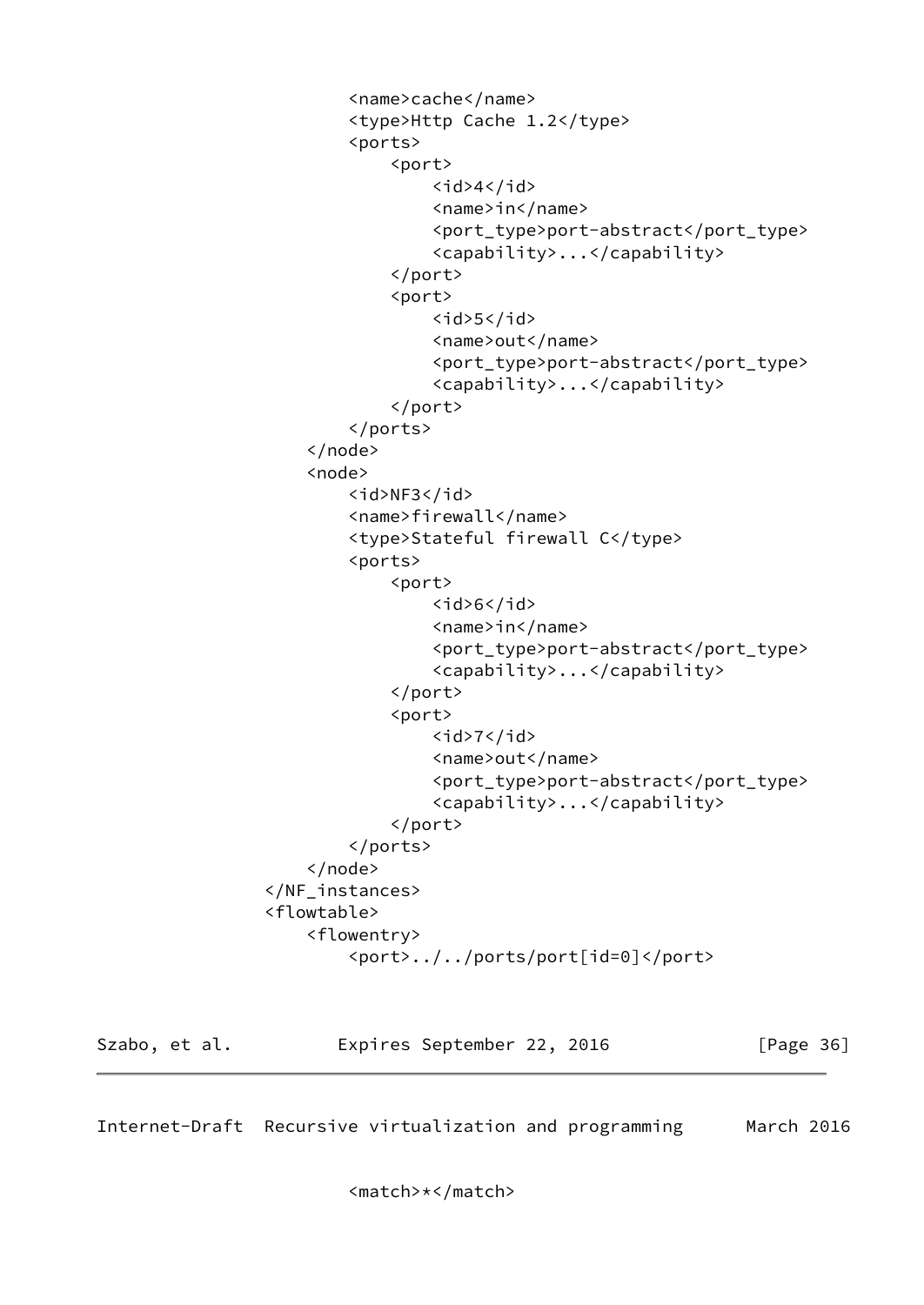```
 <action>output:../../NF_instances/node[id=NF1]
                        /ports/port[id=2]</action>
                  </flowentry>
                  <flowentry>
                      <port>../../NF_instances/node[id=NF1]
                        /ports/port[id=3]</port>
                      <match>fr-a</match>
                      <action>output:../../NF_instances/node[id=NF2]
                        /ports/port[id=4]</action>
 rpcre </flowentry>
                 <flowentry>
                      <port>../../NF_instances/node[id=NF1]
                        /ports/port[id=3]</port>
                      <match>fr-b</match>
                      <action>output:../../NF_instances/node[id=NF3]
                        /ports/port[id=6]</action>
                 </flowentry>
                  <flowentry>
                      <port>../../NF_instances/node[id=NF2]
                        /ports/port[id=5]</port>
                      <match>*</match>
                      <action>output:../../ports/port[id=1]</action>
                 </flowentry>
                  <flowentry>
                      <port>../../NF_instances/node[id=NF3]
                        /ports/port[id=7]</port>
                      <match>*</match>
                      <action>output:../../ports/port[id=1]</action>
                 </flowentry>
             </flowtable>
         </node>
     </nodes>
 </virtualizer>
```
Figure 19: Simple request of 3 NFs on a single BiS-BiS: xml view

# <span id="page-41-0"></span>[7](#page-41-0). Experimentations

We have implemented the proposed recursive control plane architecture with joint software and network virtualization and control. We used a Python based open source implementation [[virtualizer-library](#page-43-3)] of the virtualizer data structure for the orchestration API. We used the Extensible Service ChAin Prototyping Environment (ESCAPE) [**ESCAPE**] as the general orchestration platform with various technology specific domain adapters like OpenStack, Docker and Ryu SDN controller. A detailed service function chaining report is available at [\[I-D.unify-sfc-control-plane-exp](#page-43-4)].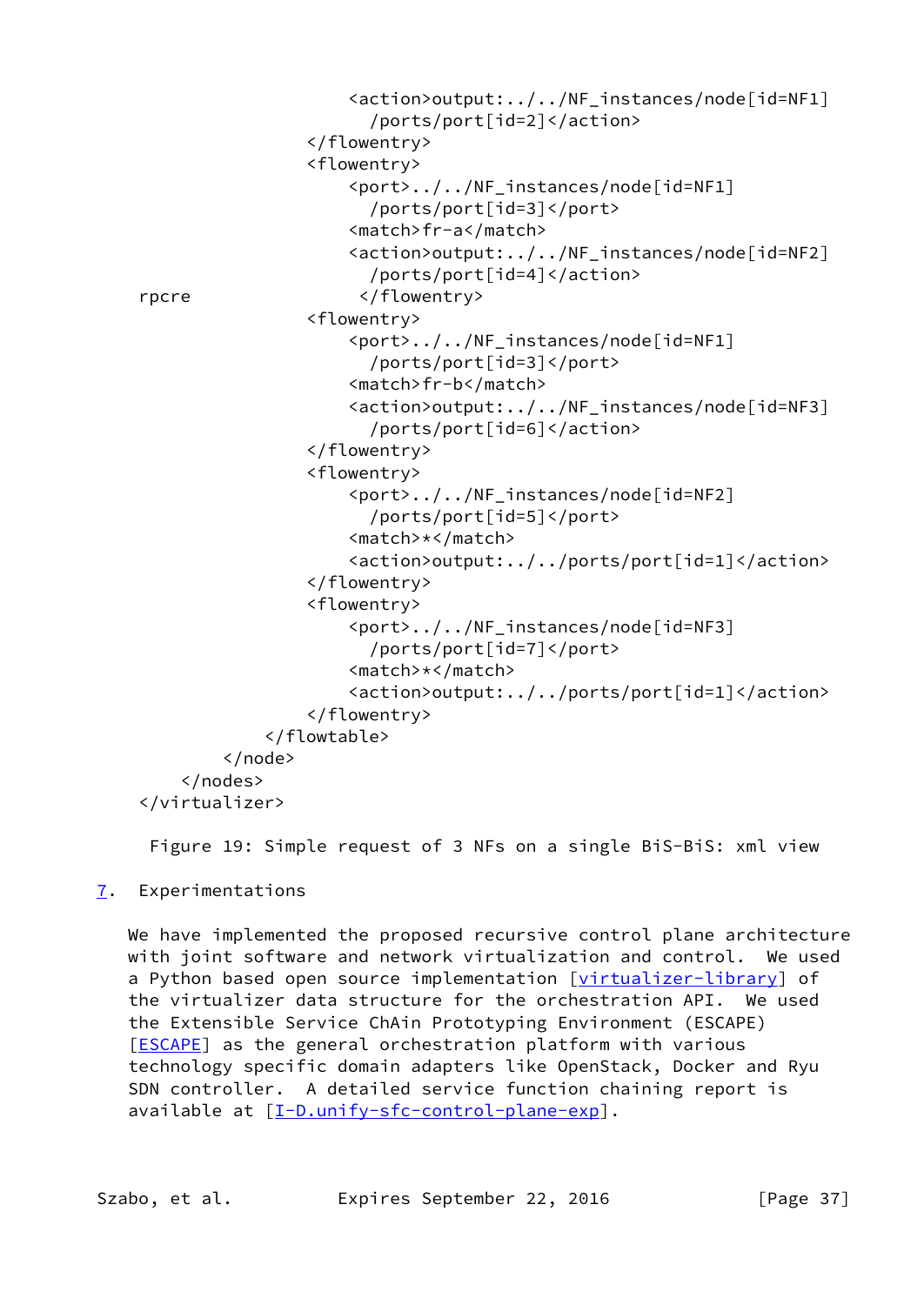<span id="page-42-1"></span><span id="page-42-0"></span>[8](#page-42-0). IANA Considerations

This memo includes no request to IANA.

<span id="page-42-2"></span>[9](#page-42-2). Security Considerations

TBD

<span id="page-42-3"></span>[10.](#page-42-3) Acknowledgement

 The research leading to these results has received funding from the European Union Seventh Framework Programme (FP7/2007-2013) under grant agreement no. 619609 - the UNIFY project. The views expressed here are those of the authors only. The European Commission is not liable for any use that may be made of the information in this document.

 We would like to thank in particular David Jocha and Janos Elek from Ericsson for the useful discussions.

- <span id="page-42-9"></span><span id="page-42-4"></span>[11.](#page-42-4) Informative References
	- [ESCAPE] BME, "Extensible Service ChAin Prototyping Environment (open source)", Mar. 2016, <[http://sb.tmit.bme.hu/mediawiki/index.php/ESCAPE>](http://sb.tmit.bme.hu/mediawiki/index.php/ESCAPE).

<span id="page-42-5"></span>[ETSI-NFV-Arch]

 ETSI, "Architectural Framework v1.1.1", Oct 2013, <[http://www.etsi.org/deliver/etsi\\_gs/](http://www.etsi.org/deliver/etsi_gs/NFV/001_099/002/01.01.01_60/gs_NFV002v010101p.pdf) [NFV/001\\_099/002/01.01.01\\_60/gs\\_NFV002v010101p.pdf>](http://www.etsi.org/deliver/etsi_gs/NFV/001_099/002/01.01.01_60/gs_NFV002v010101p.pdf).

# <span id="page-42-6"></span>[ETSI-NFV-MANO]

 ETSI, "Network Function Virtualization (NFV) Management and Orchestration V0.6.1 (draft)", Jul. 2014, <[http://docbox.etsi.org/ISG/NFV/Open/Latest\\_Drafts/](http://docbox.etsi.org/ISG/NFV/Open/Latest_Drafts/NFV-MAN001v061-%20management%20and%20orchestration.pdf) [NFV-MAN001v061-%20management%20and%20orchestration.pdf](http://docbox.etsi.org/ISG/NFV/Open/Latest_Drafts/NFV-MAN001v061-%20management%20and%20orchestration.pdf)>.

<span id="page-42-8"></span>[I-D.caszpe-nfvrg-orchestration-challenges]

 Carrozzo, G., Szabo, R., and K. Pentikousis, "Network Function Virtualization: Resource Orchestration Challenges", [draft-caszpe-nfvrg-orchestration](https://datatracker.ietf.org/doc/pdf/draft-caszpe-nfvrg-orchestration-challenges-00) [challenges-00](https://datatracker.ietf.org/doc/pdf/draft-caszpe-nfvrg-orchestration-challenges-00) (work in progress), November 2015.

<span id="page-42-7"></span>[I-D.ietf-sfc-dc-use-cases]

 Surendra, S., Tufail, M., Majee, S., Captari, C., and S. Homma, "Service Function Chaining Use Cases In Data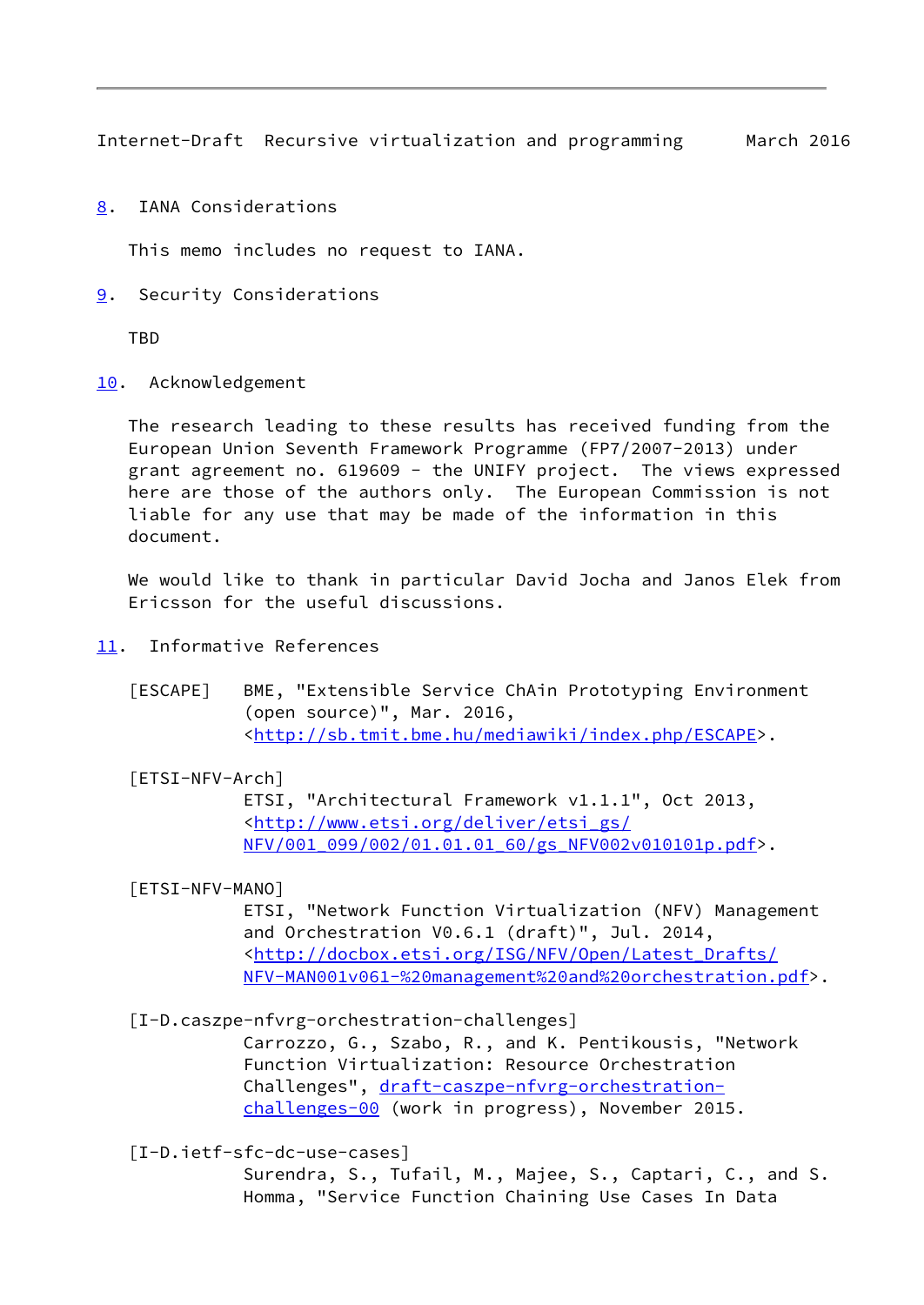Centers", [draft-ietf-sfc-dc-use-cases-04](https://datatracker.ietf.org/doc/pdf/draft-ietf-sfc-dc-use-cases-04) (work in progress), January 2016.

|  | Szabo, et al. | Expires September 22, 2016 | [Page 38] |
|--|---------------|----------------------------|-----------|
|--|---------------|----------------------------|-----------|

<span id="page-43-1"></span>Internet-Draft Recursive virtualization and programming March 2016

<span id="page-43-0"></span>[I-D.unify-nfvrg-challenges]

 Szabo, R., Csaszar, A., Pentikousis, K., Kind, M., Daino, D., Qiang, Z., and H. Woesner, "Unifying Carrier and Cloud Networks: Problem Statement and Challenges", [draft-unify](https://datatracker.ietf.org/doc/pdf/draft-unify-nfvrg-challenges-03) [nfvrg-challenges-03](https://datatracker.ietf.org/doc/pdf/draft-unify-nfvrg-challenges-03) (work in progress), January 2016.

<span id="page-43-4"></span>[I-D.unify-sfc-control-plane-exp]

 Szabo, R. and B. Sonkoly, "SFC Control Plane Experiment: UNIFYed Approach", March 2016, <[draft-unify-sfc-control](https://datatracker.ietf.org/doc/pdf/draft-unify-sfc-control-plane-exp) [plane-exp>](https://datatracker.ietf.org/doc/pdf/draft-unify-sfc-control-plane-exp).

<span id="page-43-2"></span>[I-D.zu-nfvrg-elasticity-vnf]

Qiang, Z. and R. Szabo, "Elasticity VNF", [draft-zu-nfvrg](https://datatracker.ietf.org/doc/pdf/draft-zu-nfvrg-elasticity-vnf-01) [elasticity-vnf-01](https://datatracker.ietf.org/doc/pdf/draft-zu-nfvrg-elasticity-vnf-01) (work in progress), March 2015.

<span id="page-43-3"></span>[virtualizer-library]

 Ericsson, "Python based virtualizer library for Netconf protocol (open source)", Mar. 2016, <[https://github.com/Ericsson/unify-virtualizer>](https://github.com/Ericsson/unify-virtualizer).

Authors' Addresses

 Robert Szabo (editor) Ericsson Research, Hungary Irinyi Jozsef u. 4-20 Budapest 1117 Hungary

 Email: robert.szabo@ericsson.com URI: <http://www.ericsson.com/>

 Zu Qiang Ericsson 8400, boul. Decarie Ville Mont-Royal, QC 8400 Canada

Email: zu.qiang@ericsson.com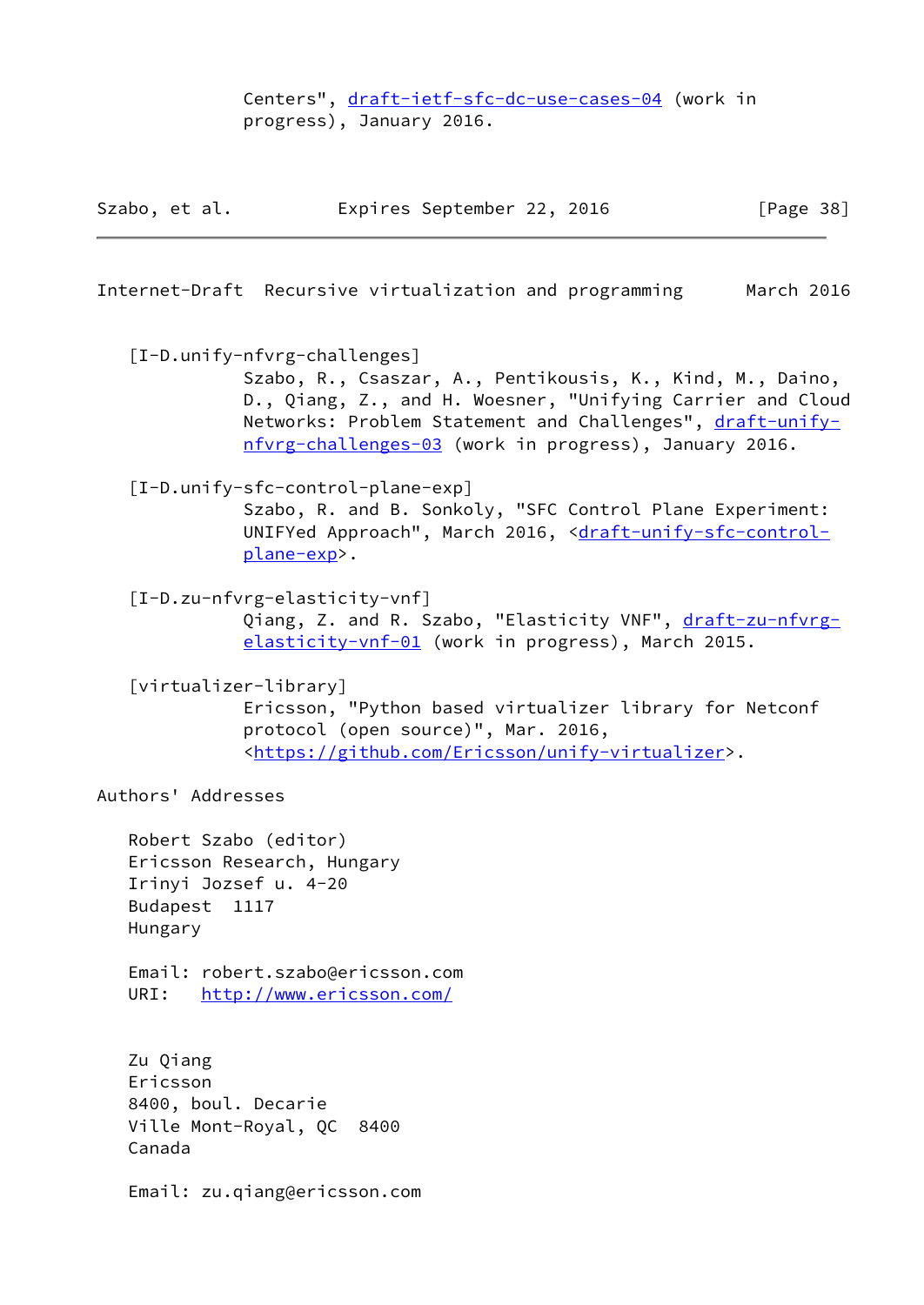URI: <http://www.ericsson.com/>

Szabo, et al. **Expires September 22, 2016** [Page 39]

Internet-Draft Recursive virtualization and programming March 2016

 Mario Kind Deutsche Telekom AG Winterfeldtstr. 21 10781 Berlin Germany

Email: mario.kind@telekom.de